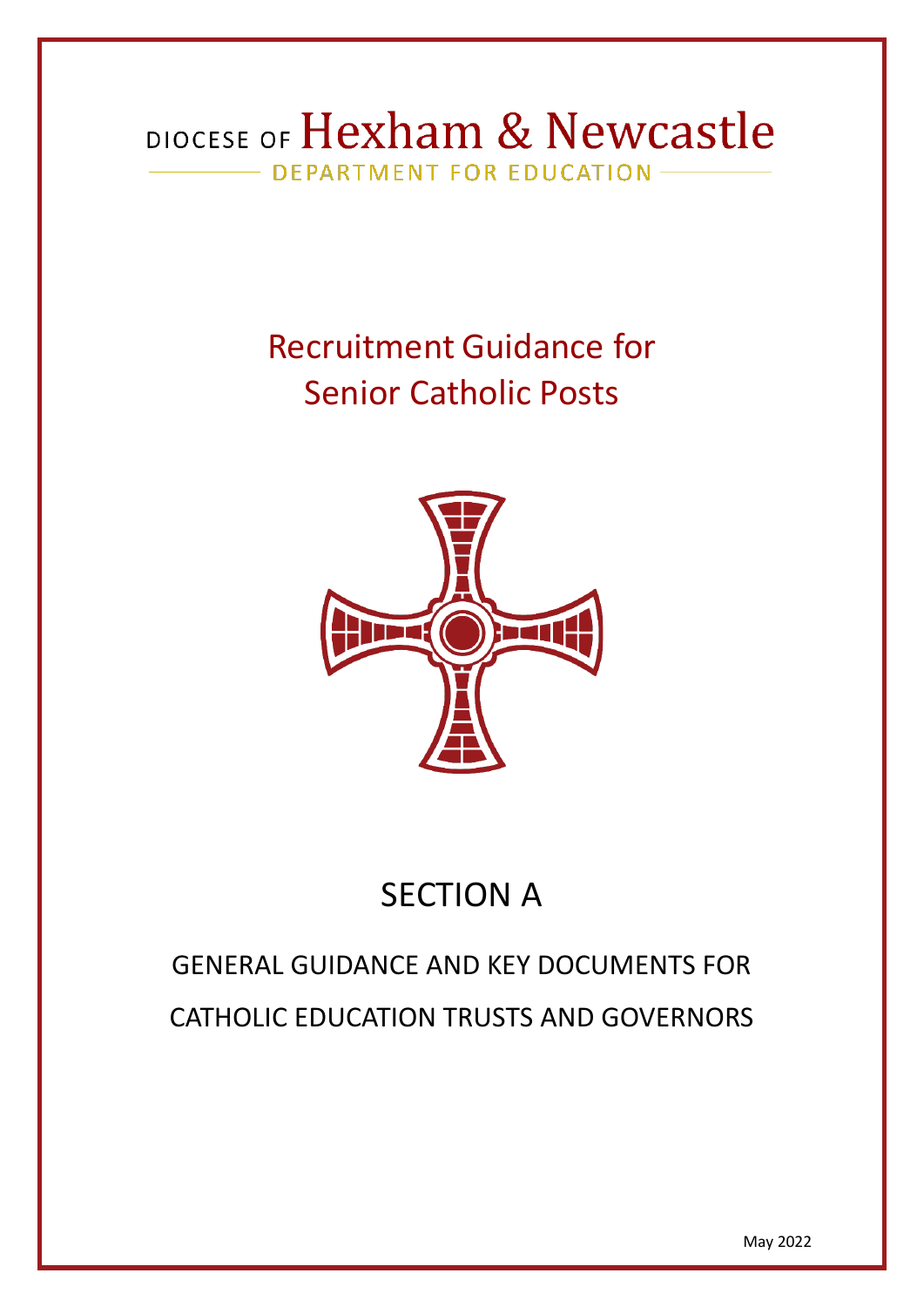# **Contents**

| Why is it a requirement for some posts be held by practising Catholics?2        |
|---------------------------------------------------------------------------------|
|                                                                                 |
|                                                                                 |
|                                                                                 |
| Who is responsible for the appointment of senior Catholic leaders?3             |
| Bishops' Conference memorandum on appointment of teachers in Catholic           |
| Catholic Education Service guidance note on recruitment of staff for            |
| Model Equality Act 2010 reasonable adjustments statement15                      |
|                                                                                 |
|                                                                                 |
|                                                                                 |
| Catholic schools and the definition of a 'practising Catholic' - Archdiocese of |
| Dfe governance handbook – academy trusts and maintained schools (october        |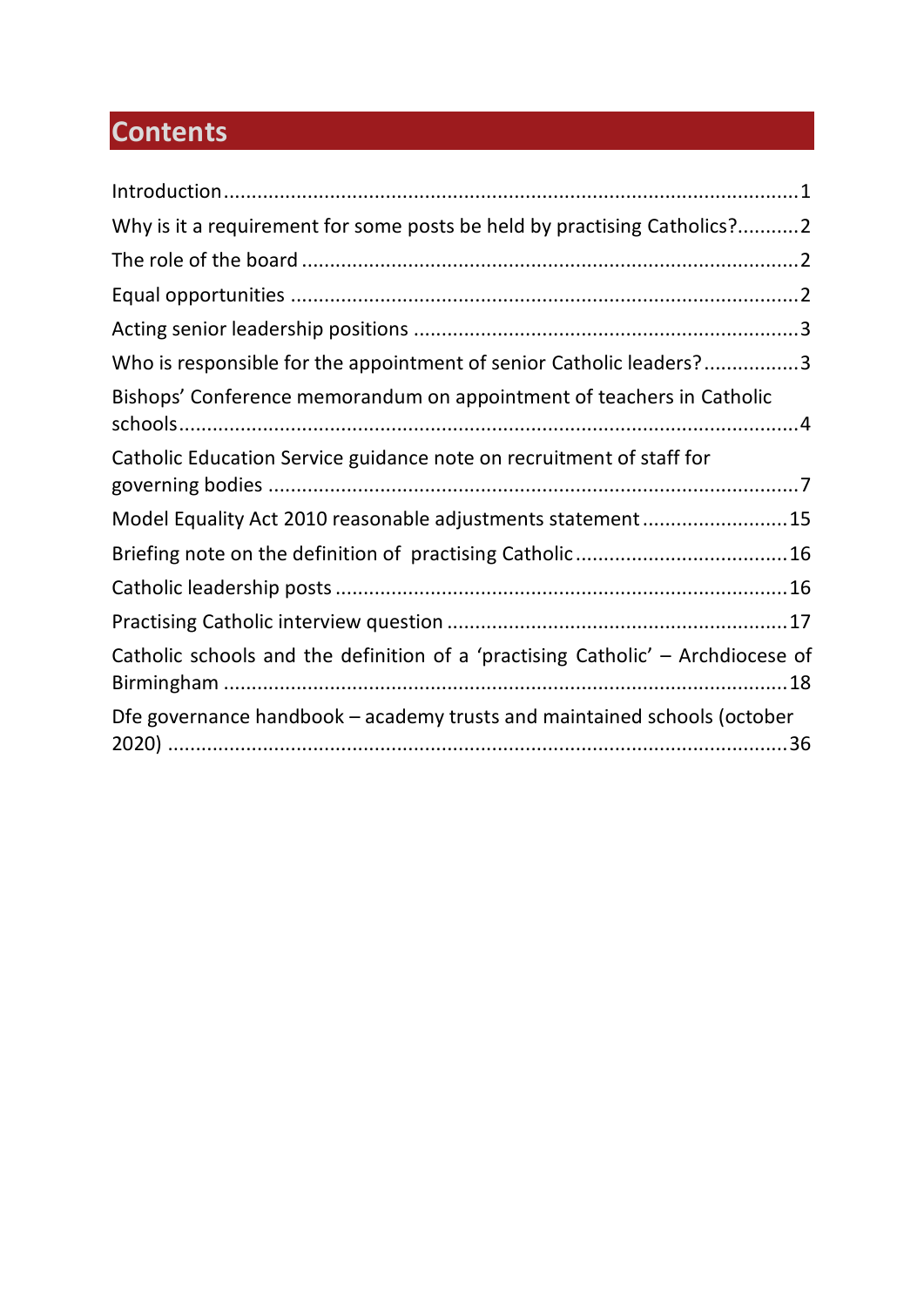# <span id="page-2-0"></span>**INTRODUCTION**

For some senior posts in a Catholic school or Trust there is a requirement for the postholder to be a practising Catholic. Such posts are sometimes informally called 'reserved posts.' These senior Catholic posts are the CEO, Deputy CEO, Headteacher, Deputy Headteacher, Head of RE, RE Coordinator, and School Chaplain plus any other post that involves leadership of Catholic ethos, e.g., Director of Ethos.

In a Catholic Education Trust (CET) the responsibility for the appointment of these senior Catholic posts is in line with the scheme of delegation.

This recruitment guidance and related documentation has been produced by the Diocesan Department for Education to provide support to the board<sup>1</sup> in the appointment of those to senior Catholic posts in our Diocesan schools<sup>2</sup> and Trusts.

- A. **General Guidance and Key Documents** (this document)
	- Provides an overview of the appointment process, which the appointing board should read prior to the initial meeting. It contains information on appointments from the Catholic Education Service (CES) on behalf of the Bishops' Conference of England and Wales. In particular, it makes explicit the requirement that applicants for senior Catholic posts must be practising Catholics and it clarifies what this means. It also includes a key interview question on this point that must be asked in all such interviews.
- B. **Procedural Guidance** includes:
	- Agendas and supporting documentation to enable the board to plan and carry out the appointment process, and specifically the initial meeting and shortlisting meeting.
	- Information about post-interview tasks that must be carried out by the board.
	- Proformas including reference requests, presentation/interview working sheets,
- C. **Job Descriptions, person specifications shortlist working sheets**:
	- C1 Recruitment to Executive Headteacher and Headteacher posts in Catholic schools
	- C2 Recruitment to Deputy Headteacher posts in Catholic schools
	- C3 Recruitment of Heads of Religious Education
	- C4 Recruitment of School Chaplains

All documents are published separately on the Diocesan Department for Education website. It is recommended that this document and document B, and the appropriate document C, are given to the board prior to each meeting. Individual documents and pro formas for use during the appointment process are available for download a[t www.diocesehn.org.uk/education](https://diocesehn.org.uk/education/)

 $1$  The term 'board' is used for the body responsible for the recruitment process.

<sup>&</sup>lt;sup>2</sup> The term 'school' also covers 'academy.' With regards to academies, any reference to 'instrument of government' means 'articles of association.'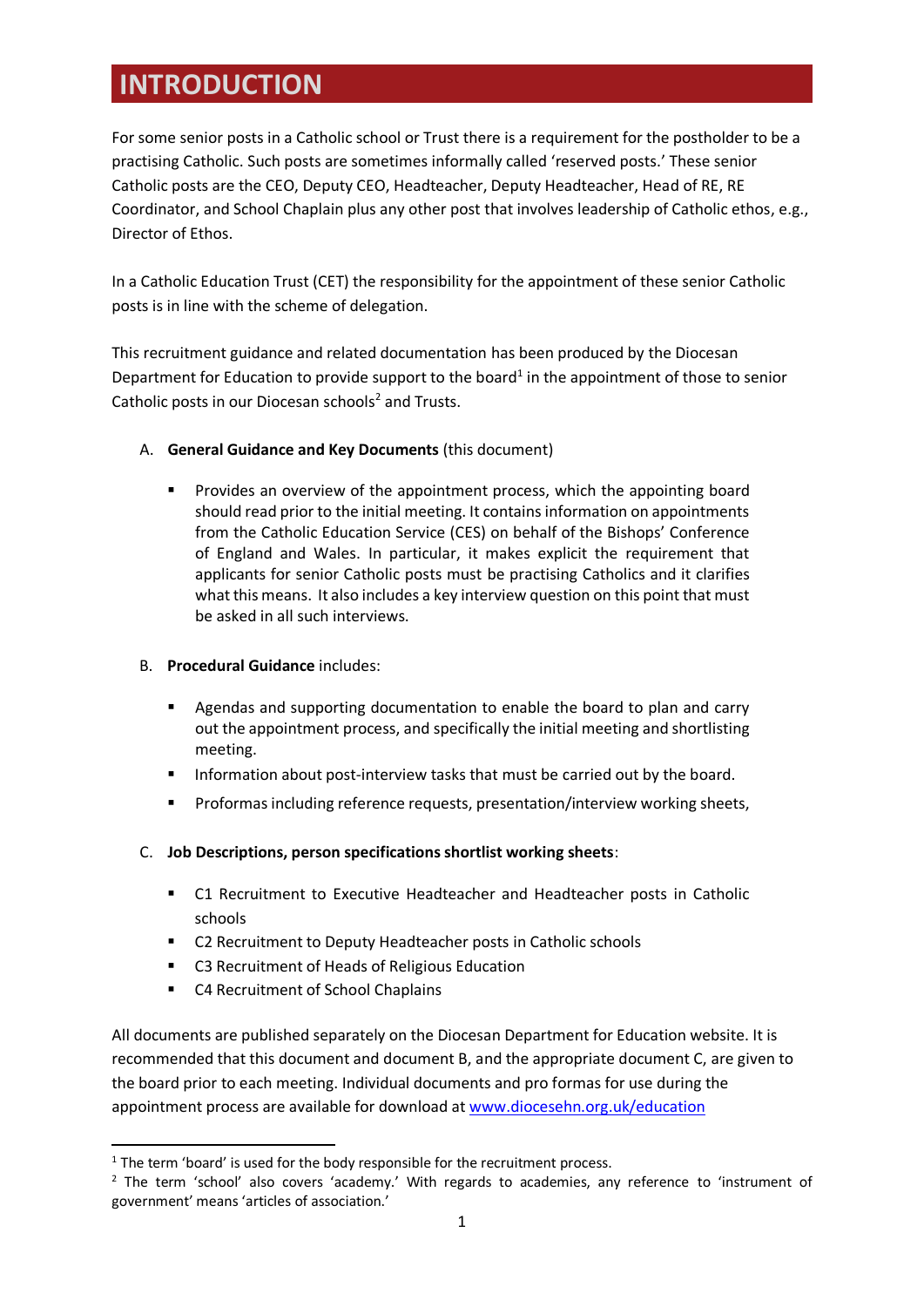All senior Catholic posts should be externally advertised. In some limited cases, it is possible for a post not to be externally advertised. However, this will only be permitted where the board can demonstrate there is a good reason not to advertise the post externally and with consent from the Director of Education at the Diocesan Department for Education.

# <span id="page-3-0"></span>Why is it a requirement for some posts be held by practising Catholics?

Catholic schools are at the heart of the Church's wider educational mission. Their senior leaders<sup>3</sup> are responsible, together with the board and local governing committee, for ensuring that the school's Catholic mission and life are at all times promoted and developed. This includes direct accountability for assuring high quality in the provision of Religious Education and prayer and liturgy. To meet this responsibility, leaders in Catholic schools need a good understanding of the broad aims and purposes of Catholic education and in particular of the Bishop's vision for Diocesan schools. A strong personal faith is essential to sustain them in their demanding, but ultimately fulfilling, role.

# <span id="page-3-1"></span>The role of the board

Foundation directors and foundation governors are the stewards of their school's Catholic character and are accountable for this to the Church and community. To fulfil this special responsibility, the board has a duty under both Canon Law and statute to ensure that they appoint senior leaders who will not only excel in their professional responsibilities, but who will enhance the distinctive nature of the school, promoting high standards in the quality of Religious Education and provision for prayer and liturgy. For this reason, the Bishops' Conference of England and Wales has specified the Church's expectations<sup>4</sup> that these posts are reserved for Catholic teachers<sup>5</sup> who combine personal conviction and the practice of their faith with the required professional qualifications and experience. This, too, applies to school chaplains, although the expectation is not that the postholder holds a teaching qualification.

# Diocesan recruitment advisers

**Diocesan Trusts and schools are required to seek the assistance of a Diocesan recruitment adviser for the appointment of a CEO, deputy CEO, headteacher, deputy headteacher, Head of RE, and School Chaplain plus any other senior leadership post that involves leadership of Catholic ethos. This assistance must be arranged through the Diocesan Department for Education. A headteacher cannot act as a Diocesan recruitment adviser in his/her own school or Trust.**

# <span id="page-3-2"></span>Equal opportunities

The principles of justice and of fair practice in the selection of staff must be of key concern to Catholic employers who have a duty to recognise the dignity and worth of all who apply to work in our schools

<sup>&</sup>lt;sup>3</sup> The term 'senior leader' also incorporates executive headteacher, associate headteacher and head of school. The principle to be applied is that this minimum requirement will apply to the most senior leadership post i.e. the person with overall responsibility for the day-to-day management of the school, and the person who is the second most senior person in the leadership team. Bishops' Conference 11.09.2014

<sup>4</sup> See Memorandum of Bishops' Conference of England and Wales on appointment of Headteacher and Deputy – Section 4

<sup>5</sup> See point 16, section 11 of DfE publication *Governors Guide to the Law* May 2012.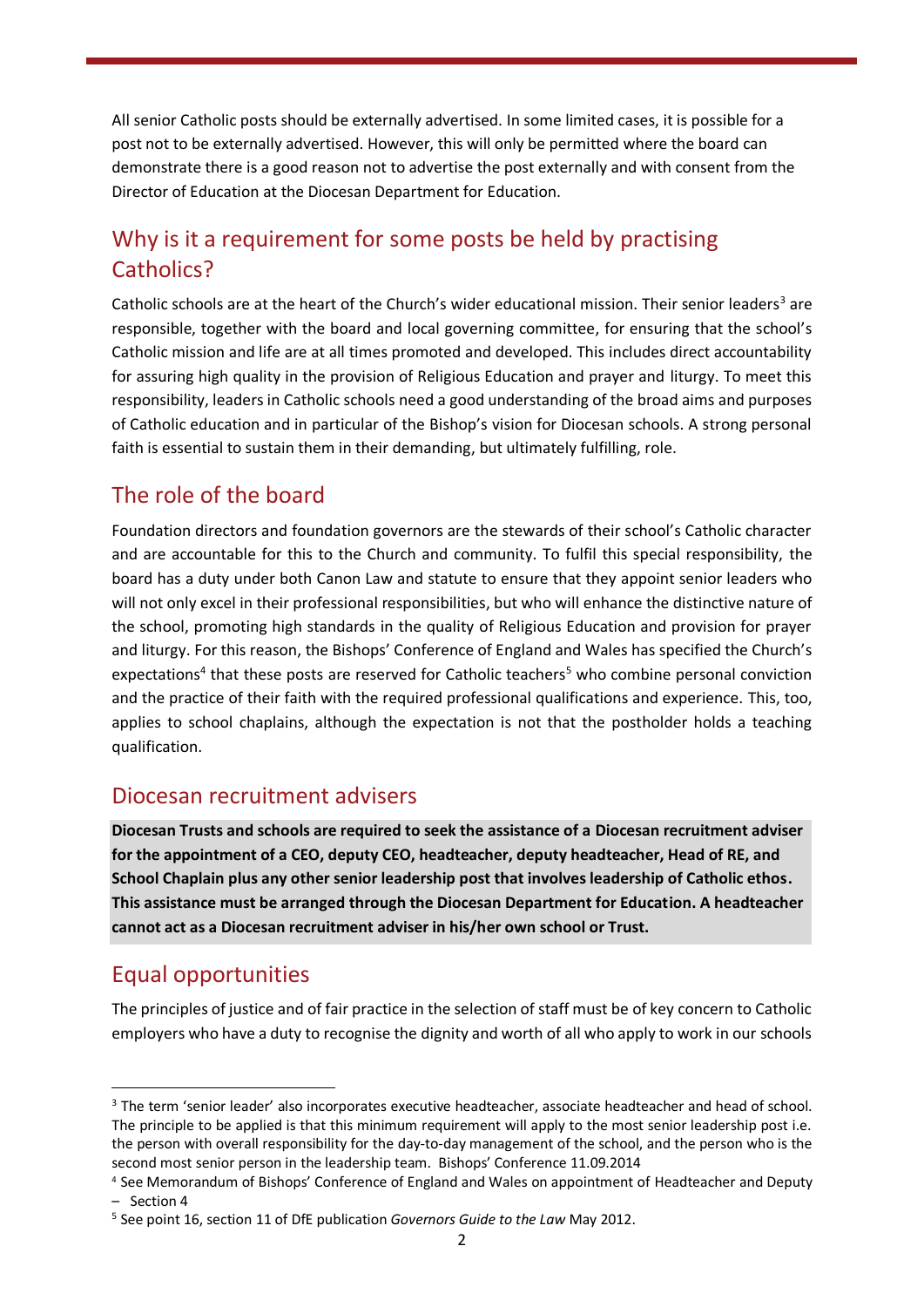and Trusts. Failure to do so would not only leave the board open to legal challenge on grounds of discrimination but would be morally wrong.

Key points are:

- Selection processes must aim to select the best applicant assessed against the criteria for the post;
- No candidate should be treated unfavourably or discounted for a post on grounds which are arbitrary or irrelevant to the post. This applies to acting/temporary appointments as well as those which are permanent;

# <span id="page-4-0"></span>Acting senior leadership positions

If an acting position arises, the Diocese must be notified so that guidance can be given about how to proceed with the acting appointment, in response to the specific circumstances.

# <span id="page-4-1"></span>Who is responsible for the appointment of senior Catholic leaders?

The board of directors is responsible for the recruitment of **CEOs and Deputy CEOs.** The Diocesan Director of Education and Episcopal Vicar for Education will be present for the whole process from the initial meeting to appointment as advisors to the board.

The board of directors is responsible for the appointment of **Headteachers**. This must not be delegated to the local governing committee. The chair of the LGC and the priest with pastoral responsibility are invited to take part in the process in an advisory capacity. The board may include other members of the LGC in the process in an advisory capacity. The Diocese will be represented for the whole process from the initial meeting to appointment in an advisory capacity.

The board of directors is responsible for the appointment of **Deputy Headteachers**. This may be delegated to the local governing committee. If it is not delegated, the chair of the LGC and the priest with pastoral responsibility are invited to take part in the process in an advisory capacity. The Diocese will be represented for the whole process from the initial meeting to appointment in an advisory capacity.

The local governing committee is responsible for the appointment of **Heads of RE**. The Diocese will be represented for the whole process from the initial meeting to appointment in an advisory capacity.

The local governing committee is responsible for the appointment of **School Chaplain**. The Diocese will be represented for the whole process from the initial meeting to appointment in an advisory capacity. Whilst the Diocese is not the employer, the position of chaplain is a canonical appointment by the Bishop.

For any **other post deemed as a reserved post**, the Diocese will be represented for the whole process from the initial meeting to appointment in an advisory capacity.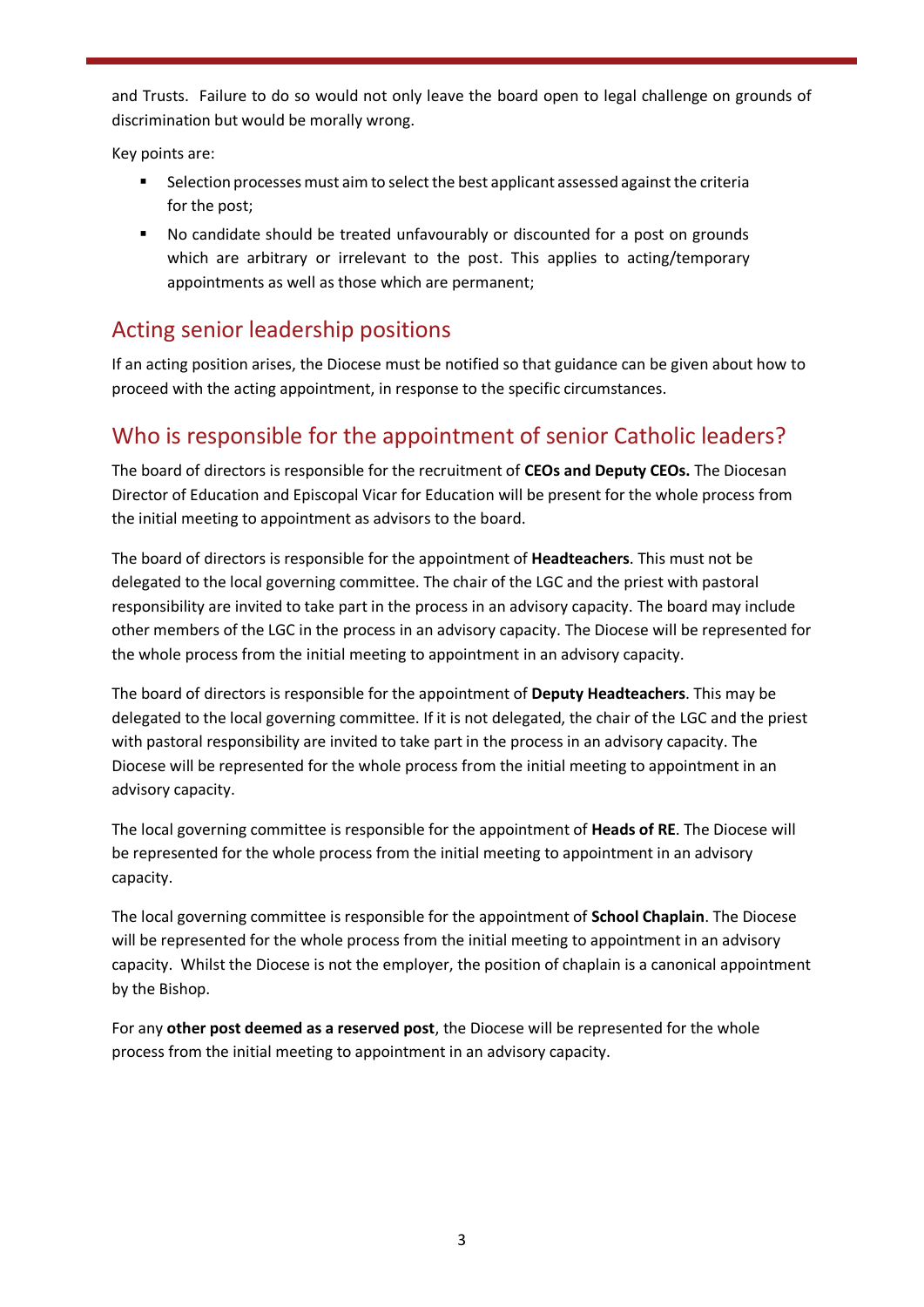# <span id="page-5-0"></span>**BISHOPS' CONFERENCE MEMORANDUM ON APPOINTMENT OF TEACHERS IN CATHOLIC SCHOOLS**

# Memorandum on Appointment of Teachers in Catholic Schools

The Bishops' Memorandum sets out the Catholic Bishops' Conference of England and Wales' expectations about the appointment of staff in Catholic schools.

Throughout this document the term 'Catholic school' means all Catholic schools and colleges, including schools in the trusteeship of a religious order. This includes maintained schools, academies in England, independent schools, sixth form colleges and non-maintained special schools.

# Purpose of the Guidance

Its purpose is to help and guide governing bodies<sup>1</sup> to fulfil their responsibilities, including statutory responsibilities, to preserve and develop the Catholic character of the school in relation to the appointment of staff.

The governing bodies are the employers of the staff, to whom they should give clear guidelines about the Catholic character of education and life in their school.

As employers the governing body must ensure that the appropriate contract of employment and associated documentation, as published by the Catholic Education Service (CES), is issued. It is because the contracts reflect the bishops' requirements that the Catholic character of schools is preserved and developed that the bishops expect all schools to use CES model contracts of employment for their staff. The CES model contracts ensure, in the context of the role within the school which the employee is employed to perform, the preservation, maintenance and development of the Catholic character of the school.

# Appointment of Teachers in Catholic Schools

The preservation and development of the quality and distinctive nature of Catholic schools depends upon the faith, practice and commitment of the teachers in the schools, working with their governing body. The Catholic Church understands the vocation of a teacher as a form of ministry within the Church.<sup>2</sup> All teachers in Catholic schools are employed to participate in the Church's teaching office, exercising this ministry in accordance with the Church's teachings. This requires teachers to be witnesses in word and deed to the Divine Teacher, Jesus Christ.<sup>3</sup>

<sup>&</sup>lt;sup>1</sup> In Catholic voluntary aided schools, non-maintained special schools and Catholic sixth form colleges the responsibilities of the employer rest with the governing body. In Catholic voluntary academies the responsibilities of the employer rest with the board of directors of the academy trust company, and in other independent schools with the proprietor. For ease of reference the term 'governing body' is used throughout this Memorandum to denote the entity or entities within the school or academy trust company that exercises the functions of the employer under the appropriate constitutional arrangements.

<sup>2</sup> Gravissimum Educationis, 8

<sup>&</sup>lt;sup>3</sup> Lay Catholics in Schools: Witnesses to Faith, 32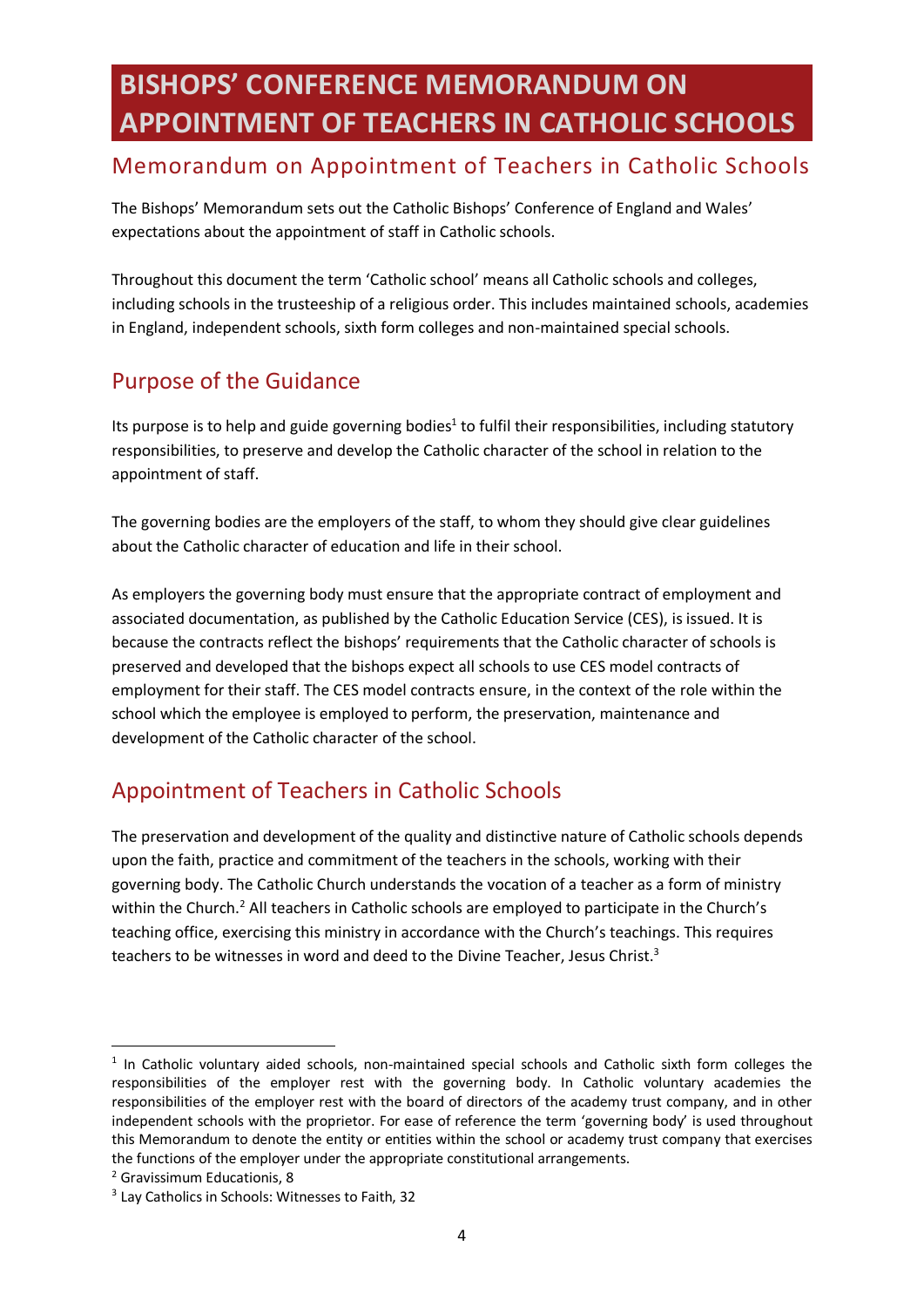To find Catholic teachers who combine personal conviction and practice of the faith with the required professional qualifications and experience, especially in specialist subjects, is always a high priority.

The recognition of the role that Catholic teachers play stands alongside the value we place on teachers of other Christian denominations, other faiths and other teachers who contribute to and support the Catholic ethos in our schools. We recognise the great contribution they make in helping to ensure that our pupils are equipped to communicate with and participate in contemporary society.

Governing bodies, as the employers of staff, have a duty to ensure that the Catholic character of the school is maintained and developed. The bishops expect that governing bodies will employ Catholic teachers who combine personal conviction and practice of the faith with the required professional qualifications and experience, in order to ensure this.

# Appointment of Leaders in Catholic Schools

As a minimum requirement the bishops expect that the posts of headteacher or principal, deputy headteacher or deputy principal and head or coordinator of Religious Education (RE) are to be filled by practising Catholics.<sup>4</sup>

Whilst these posts have traditionally been used in schools, other senior leadership posts, and terminology, have come about in practice, often as a result of collaborative working arrangements between schools. Terms which are being used more frequently, and which are not defined in legislation, include: executive headteacher, associate headteacher and head of school. The principle to be applied is that this minimum requirement will apply to the most senior leadership post, i.e. the person with overall responsibility for the day-to-day management of the school, and the person who is the second most senior person in the leadership team.

The bishops also expect that certain posts that directly affect the Catholic mission of the school are to be filled by practising Catholics. This would include, for instance, the chief executive or equivalent of a multi-academy trust company. Lay chaplains also come within this description, but schools must in any case follow any specific procedures set down by their diocese before the appointment of any chaplain.

Other Leadership posts that directly affect the Catholic Mission of the school should, wherever possible, be staffed by skilled practitioners who are committed Catholics. All staff must respect and support the aims and objectives of a Catholic school.

# Appointment of Leaders of Religious Education

Religious Education is the core subject in every Catholic school and informs every aspect of the curriculum.

*Primary:* The governing body must ensure that RE is properly organised, coordinated, taught and resourced. The governing body must ensure that the school has a coordinator of RE and that the coordinator should have at least parity in status and remuneration with those of the other core curriculum areas.

<sup>&</sup>lt;sup>4</sup> For the definition of 'practising Catholic' please refer to guidance from your diocese.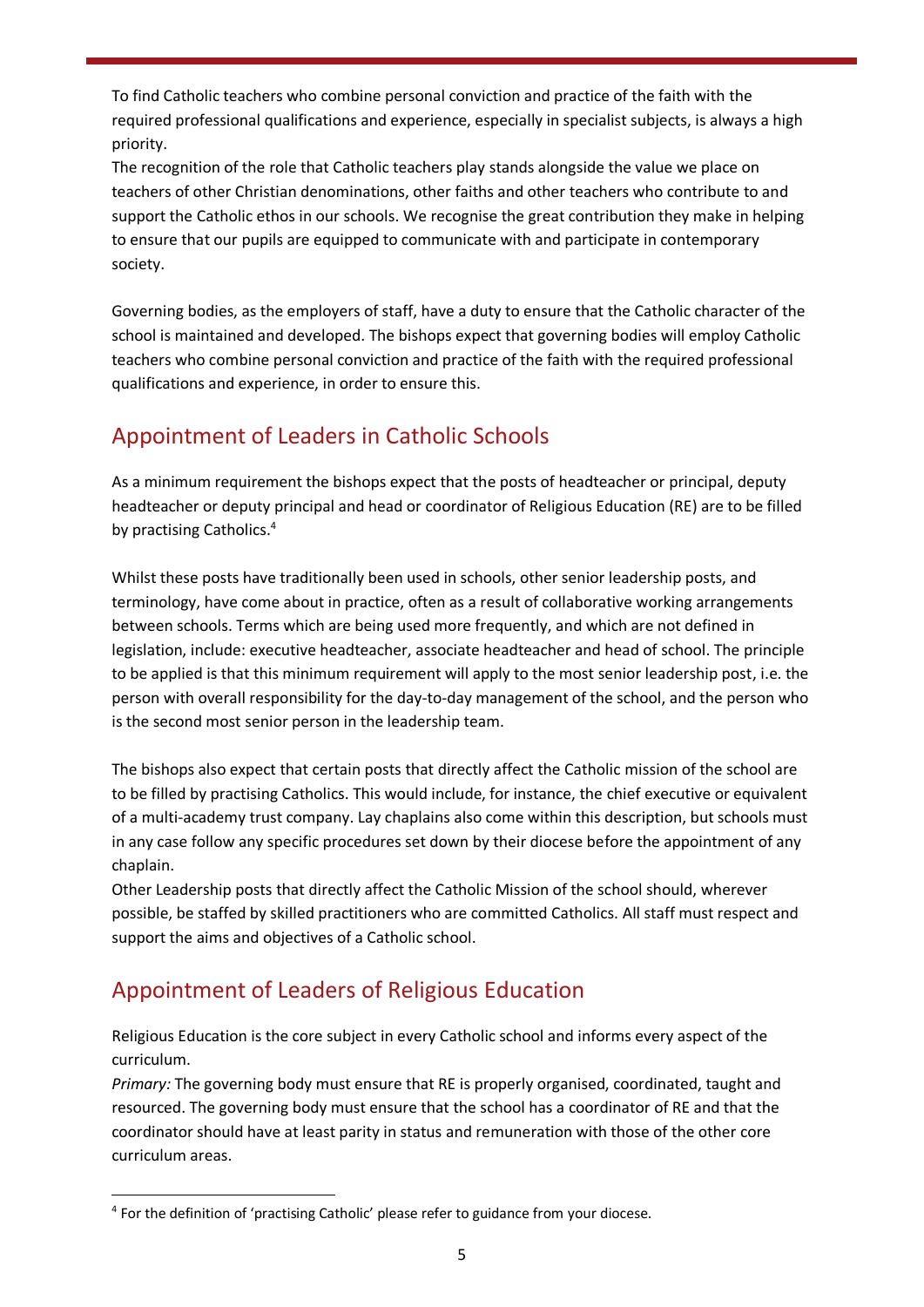*Secondary:* The Religious Education department in our secondary schools is of particular importance and should have at least parity of status and resourcing with any other core subject department. Governing bodies are urged to give the highest possible status to the department and to the person leading that department and this should be reflected in their status and remuneration.

# Representation at Shortlisting and Interview

Interview procedures approved by governing bodies for teacher recruitment must be open to scrutiny. They must be clear, objective and transparent.

The Diocesan bishop is entitled to be represented at all proceedings relating to the appointment of senior leaders and teachers of RE.

Governing bodies must facilitate the attendance of the Diocesan director (or his or her nominee), either by affording them advisory rights or otherwise. These may be in relation to all appointments at the school or, more usually, to the appointment of the senior posts to which the requirement to be a practising Catholic are applied.

Governing bodies must give sufficient advanced notification to the Diocesan director of a vacancy for any senior post, to which the requirement to be a practising Catholic is applied, before taking any action, including appointing an acting headteacher or principal, acting deputy headteacher or deputy principal, or advertising the vacancy. It is particularly important to agree all meeting and interview dates with the Diocese in advance, to allow Diocesan officers to be involved from the beginning of the process, including drawing up job descriptions and person specifications. Furthermore, a Diocesan representative may be invited whenever senior posts with pastoral responsibilities are being considered.

For appointments to which the requirement to be a practising Catholic is applied, the governing body will meet to draw up a shortlist of candidates, conduct interviews and make an appointment. The governing body may appoint a selection panel to undertake these functions. These appointments may need ratification by the full governing body.

In addition, the appropriate Diocesan officer must always be invited to the interview of heads of Religious Education and school chaplains.

# Delegation of Power of Appointment

When the governing body delegates its power and right of appointment of staff to a committee and/or to the headteacher or principal, it is essential that the terms of reference for such delegation are made explicit.

# Induction and Continuing Professional Development

The governing body should ensure an appropriate induction programme, emphasising the distinctive nature of Catholic education, is in place and that continuing professional development for all staff helps to sustain this understanding.

> Archbishop Malcolm McMahon Chairman, Department for Catholic Education and Formation (11 September 2014)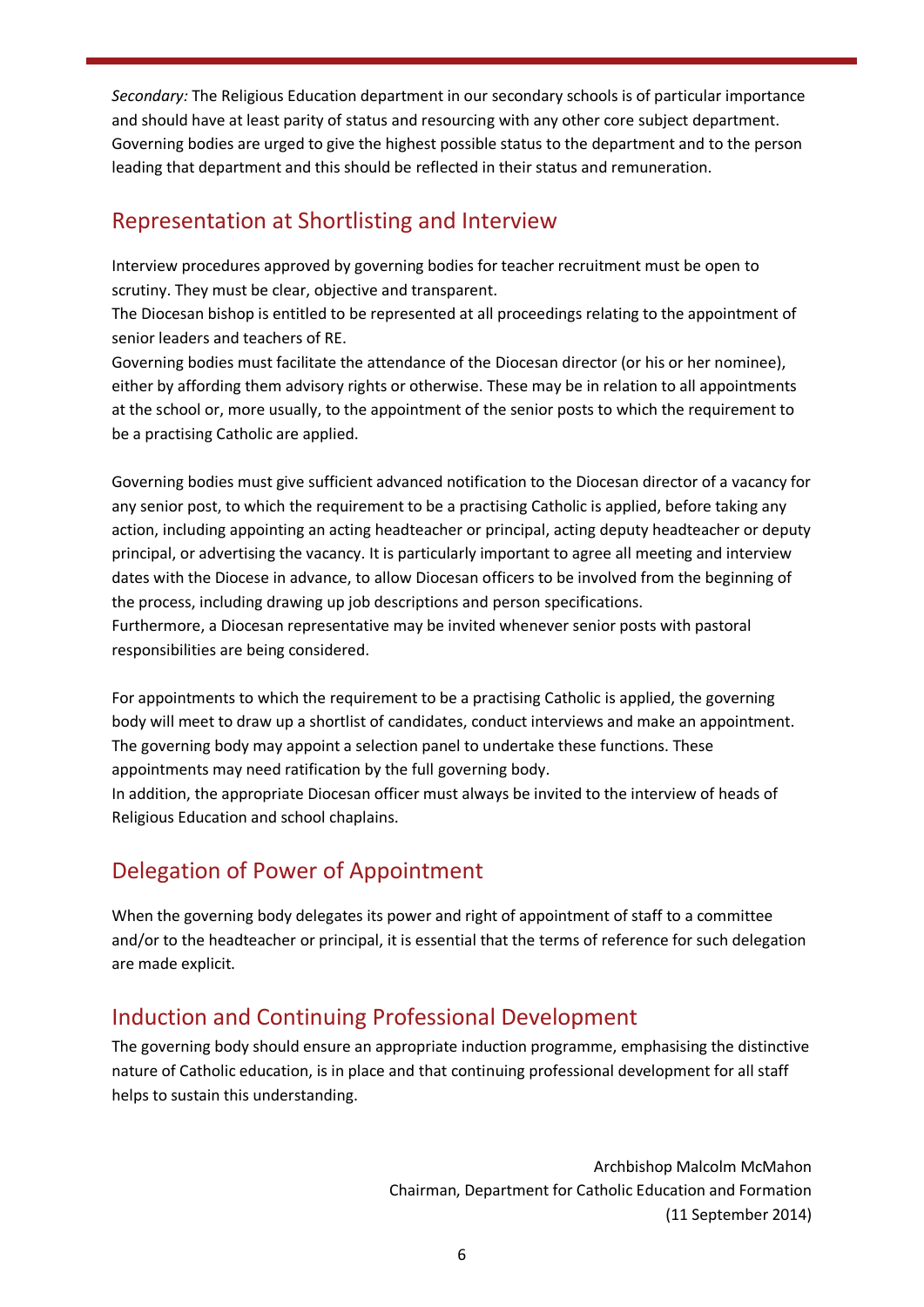# <span id="page-8-0"></span>**CATHOLIC EDUCATION SERVICE GUIDANCE NOTE ON RECRUITMENT OF STAFF FOR GOVERNING BODIES**



Governing Bodies are advised that references to School / College in this Note includes Academies and references to the Governing Body includes an Academy Trust Company, a Multi Academy Trust Company and / or its Governing Body / Board of Directors / Local Governing Body as appropriate and means the employer of staff or the body responsible for recruiting staff in all cases.

This Note is intended for use by persons involved in the recruitment of staff in Catholic schools / colleges in England and Wales. It is for guidance purposes only – appropriate HR and / or legal advice should be sought where governing bodies have specific queries arising from this Note.

# Diocesan Advice and the Bishops' Memorandum

**Governing Bodies should seek advice from their diocese as soon as is practicable after the identification of the requirement to recruit for a Senior Leadership post and, in any case, before any recruitment procedure or process begins.**

**Governing Bodies should also ensure that they have read the Bishops' Memorandum on the Appointment of Staff in Catholic Schools in order to ensure that the requirements of the Memorandum are met. The Memorandum can be viewed by following the link below:**

**<https://www.catholiceducation.org.uk/employment-documents/bishops-memorandum>**

## Advertising a vacancy

The Memorandum on the Appointment of Staff in Catholic Schools requires that dioceses are involved in recruitment processes. Governing Bodies must give sufficient advance notification to the Diocesan Director of a vacancy for any senior post to which the requirement to be a practising Catholic is applied before taking any action, including appointing an acting Head Teacher or Principal, acting Deputy Head Teacher or Deputy Principal, or advertising the vacancy.

It is particularly important to agree all meeting and interview dates with the Diocese in advance, to allow Diocesan Officers to be involved from the beginning of the process, including drawing up job descriptions, person specifications and advertisements.

## Shortlisting for Interview

Once application forms have been submitted and the closing date has expired, the application forms must be reviewed in order that a shortlist can be drawn up listing those people the Governing Body wish to interview.

Shortlisting will usually be performed by reference to the job description and person specification applicable to the role as well as any other relevant, pre-determined criteria set by the school / college for the purposes of recruitment.

Once a shortlist has been compiled contact should be made with the shortlisted applicants to invite them to interview. The CES provide a model Invitation to Interview Letter that may be used and can be accessed on our website by following this link:

**[https://www.catholiceducation.org.uk/recruitment-process/item/1000051-model-recruitment](https://www.catholiceducation.org.uk/recruitment-process/item/1000051-model-recruitment-documents-guidance)[documents-guidance](https://www.catholiceducation.org.uk/recruitment-process/item/1000051-model-recruitment-documents-guidance)**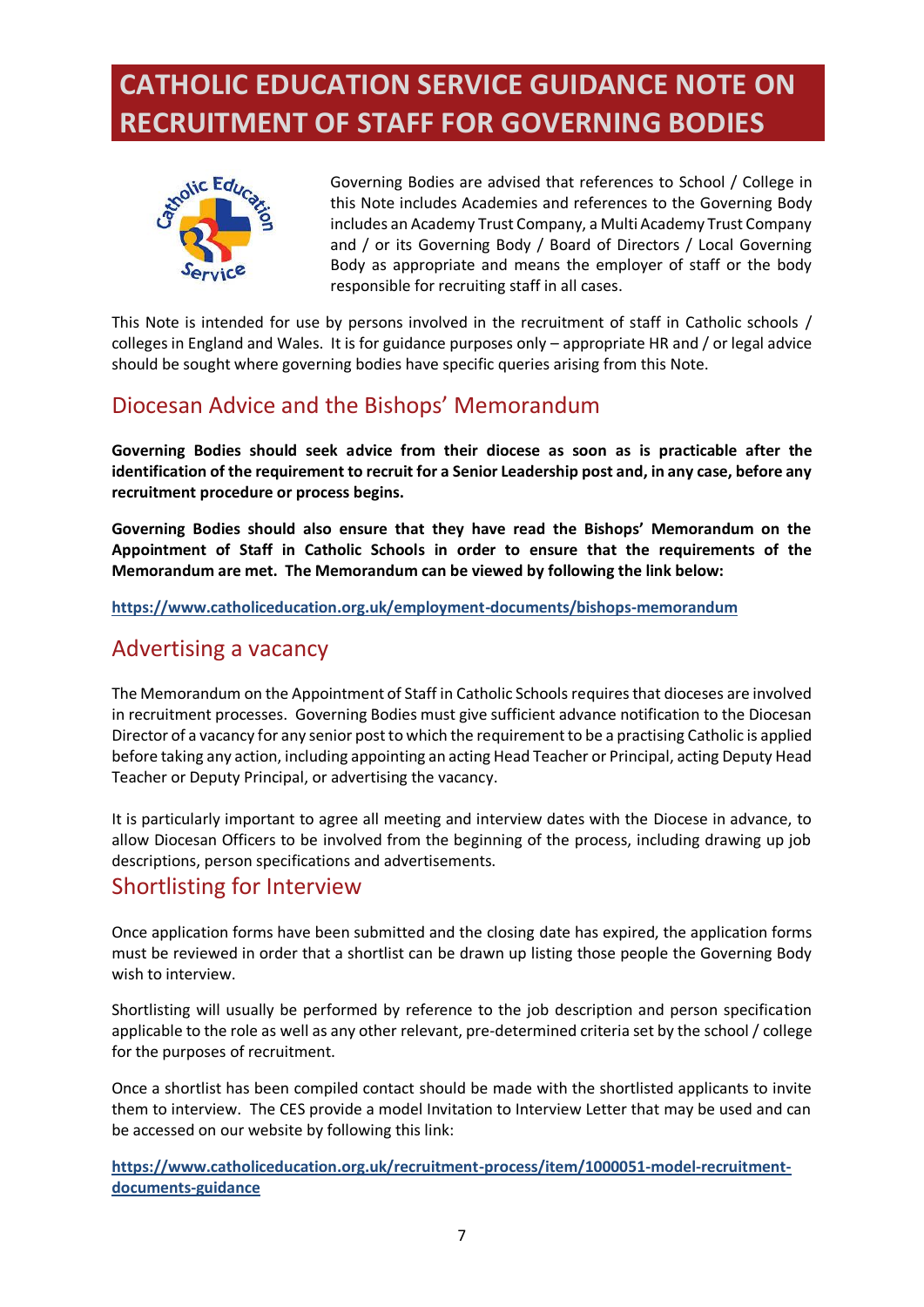Applicants should be reminded to bring the Rehabilitation of Offenders Act 1974 – Disclosure Form with them in a sealed envelope when they attend for interview.

Governing Bodies should read the CES Guidance Note on Model Application Forms and GDPR Compliance for more information about the processing of criminal records information. A link to this guidance is provided below:

#### **[http://www.catholiceducation.org.uk/recruitment](http://www.catholiceducation.org.uk/recruitment-process/item/download/60724_d2aa9b591c9805ebf1606ff86533c36b)[process/item/download/60724\\_d2aa9b591c9805ebf1606ff86533c36b](http://www.catholiceducation.org.uk/recruitment-process/item/download/60724_d2aa9b591c9805ebf1606ff86533c36b)**

## Gathering References

Governing Bodies should consider destroying the application forms and any data provided by unsuccessful applicants, unless they have a lawful basis for retaining the information.

The purpose of seeking references is to obtain objective and factual information to support appointment decisions. Most important are the decisions based on the Governing Body's own robust recruitment process. Common advice is therefore that the panel as a whole refer to the references towards the *end* of their decision making process. The application forms state that references may be taken up prior to interview and so contact will need to be made with the referees listed.

References should be requested for all candidates shortlisted for interview and enough time allowed between shortlisting and interviews for referees to receive the request, write the reference and return it. Safeguarding advice (Keeping Children Safe in Education) provides that references should be obtained before interview so that any issues of concern they raise can be explored further with the referee, and taken up with the applicant at interview. For further information about taking up references Governing Bodies should read the CES Guidance on Employment References which can be accessed by using the following link:

#### **[http://www.catholiceducation.org.uk/recruitment](http://www.catholiceducation.org.uk/recruitment-process/item/download/60722_ec238757dbeca743a28edaed2be190e8)[process/item/download/60722\\_ec238757dbeca743a28edaed2be190e8](http://www.catholiceducation.org.uk/recruitment-process/item/download/60722_ec238757dbeca743a28edaed2be190e8)**

Governing Bodies should also be familiar with Keeping Children Safe in Education and this can be accessed by following the link below. It is important that Governing Bodies are particularly familiar with the safer recruitment requirements set out in section 3 of Keeping Children Safe in Education:

#### **<https://www.gov.uk/government/publications/keeping-children-safe-in-education--2>**

References should always be requested directly from the referee and Governing Bodies should not rely on open references, for example in the form of 'to whom it may concern' testimonials. If an applicant for a teaching post is *not* currently employed as a teacher, Governing Bodies should check with the school, college or local authority at which they were most recently employed, to confirm details of their employment and their reasons for leaving. It is good practice for one panel member who has completed safer recruitment training to gather references, supported, if applicable, by any local authority, HR or Diocesan adviser. This allows the rest of the panel to judge the recruitment process unencumbered by external opinions. All interview panels should contain at least one **person who has undertaken safer recruitment training** and this training should be refreshed at regular intervals (every three years is the suggested timescale).

Applicants are asked to complete a Consent to Obtain References Form which should be provided with the application form and this can be used in order to demonstrate to referees that appropriate consent has been obtained.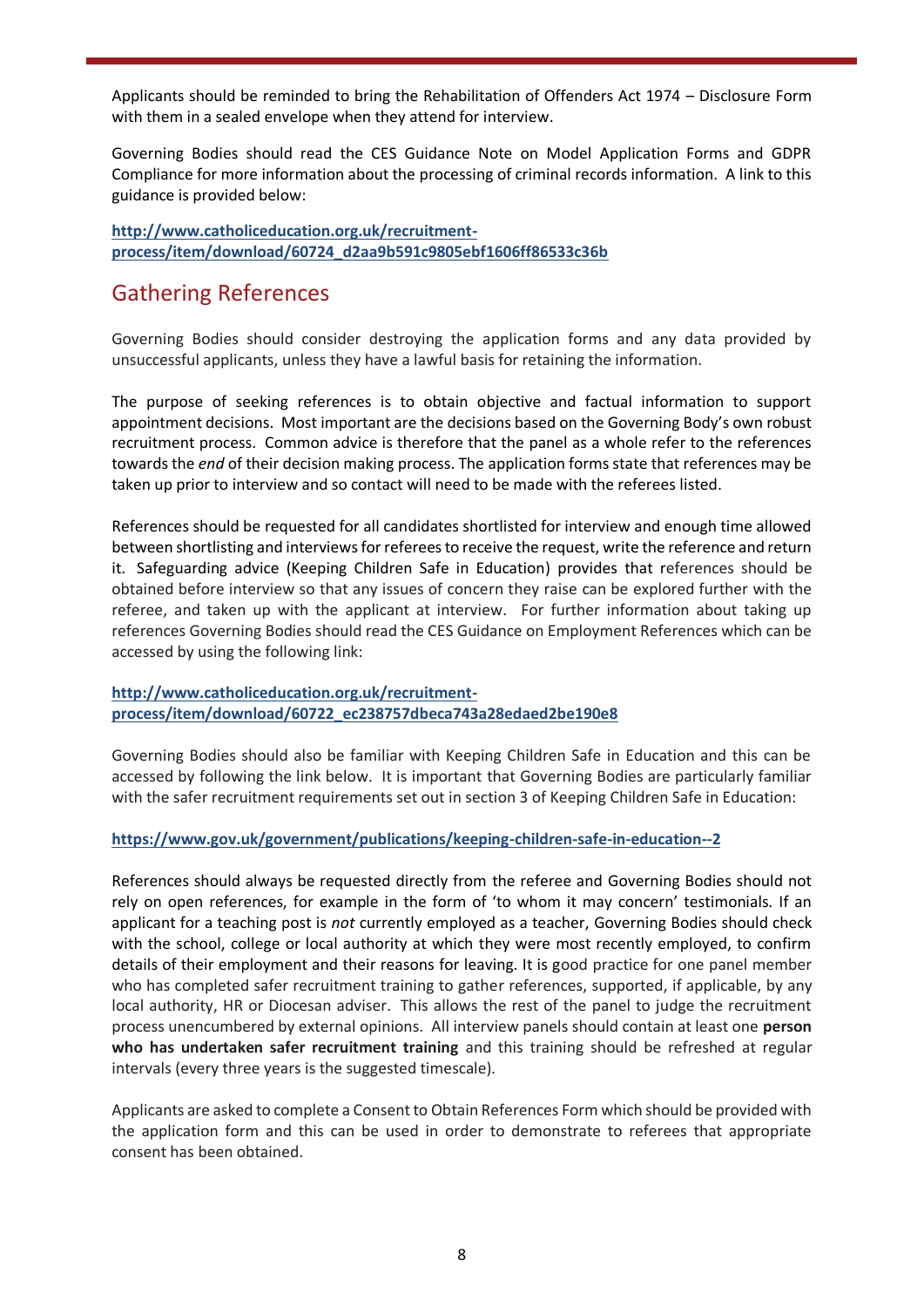## Invitation to Interview

The CES model Invitation to Interview Letter makes reference to reasonable adjustments that may be made for attendance at interview in the event that the applicant has a disability. Stating this to all applicants at this stage confirms that the Recruitment Monitoring Form has not been seen by the person dealing with recruitment (as that may already disclose whether the applicant has a disability) and also ensures that reference to reasonable adjustments being made for interview does not feature in the application form itself (which contravenes good practice guidance issued by the Equality and Human Rights Commission which prefers the recruiter to have had no indication whether or not an applicant has a disability). The CES provide a model Reasonable Adjustments Statement as an enclosure to the Invitation to Interview Letter.

#### Interviews

The person(s) conducting the interview will need to ensure that certain information and documentation has been provided by the applicant at this stage. The information *required* to be provided at interview is identification documentation and proof of entitlement to work in the UK. An employer is under a strict legal duty to ensure that it has carried out the relevant checks with regard to entitlement to work in the UK.

Governing Bodies are referred to the Home Office guidance entitled "An employer's guide to right to work checks" which provides examples of the types of documents which will need to be provided by applicants in order to evidence their right to work (see Annex A of the guidance). Where Governing Bodies are unsure what documents are required to prove entitlement, they should seek appropriate advice.

**If the information is not provided at the interview stage, or where further checks relating to a right to work in the UK are required, any offer of employment must be made conditional upon receipt of the correct documentation and/or receipt of satisfactory results from the checks required to be made.** 

If documentary evidence of qualifications, courses attended etc, is required to be provided at interview, the applicant should be notified in advance – good practice suggests this should be requested in the Invitation to Interview Letter (and is so requested in the CES model).

## Post-Interview Selection

After the interviews have taken place, the Governing Body will need to consider all the applicants in light of their applications, personal statements, references, supplementary documents, results of checks and performance at interview as against the job description, the person specification and any other relevant national standards for the post with the aim of determining which applicants should proceed to the next stage of the recruitment process.

# Making an Offer of Employment

In many cases there may be several rounds of interviews but, for the purposes of this Note, it is assumed that a selection can be made following the first interview. The Governing Body may, at this stage, make an offer of employment to the preferred applicant but it must stipulate that such offer is conditional upon receipt of a satisfactory DBS check (if appropriate to the role for which they are hiring) and a teacher services check (if appropriate to the role for which they are hiring). Where an applicant has lived or worked outside of the UK, the offer will also be conditional on satisfactory overseas checks, including, where necessary, the provision of a letter of professional standing.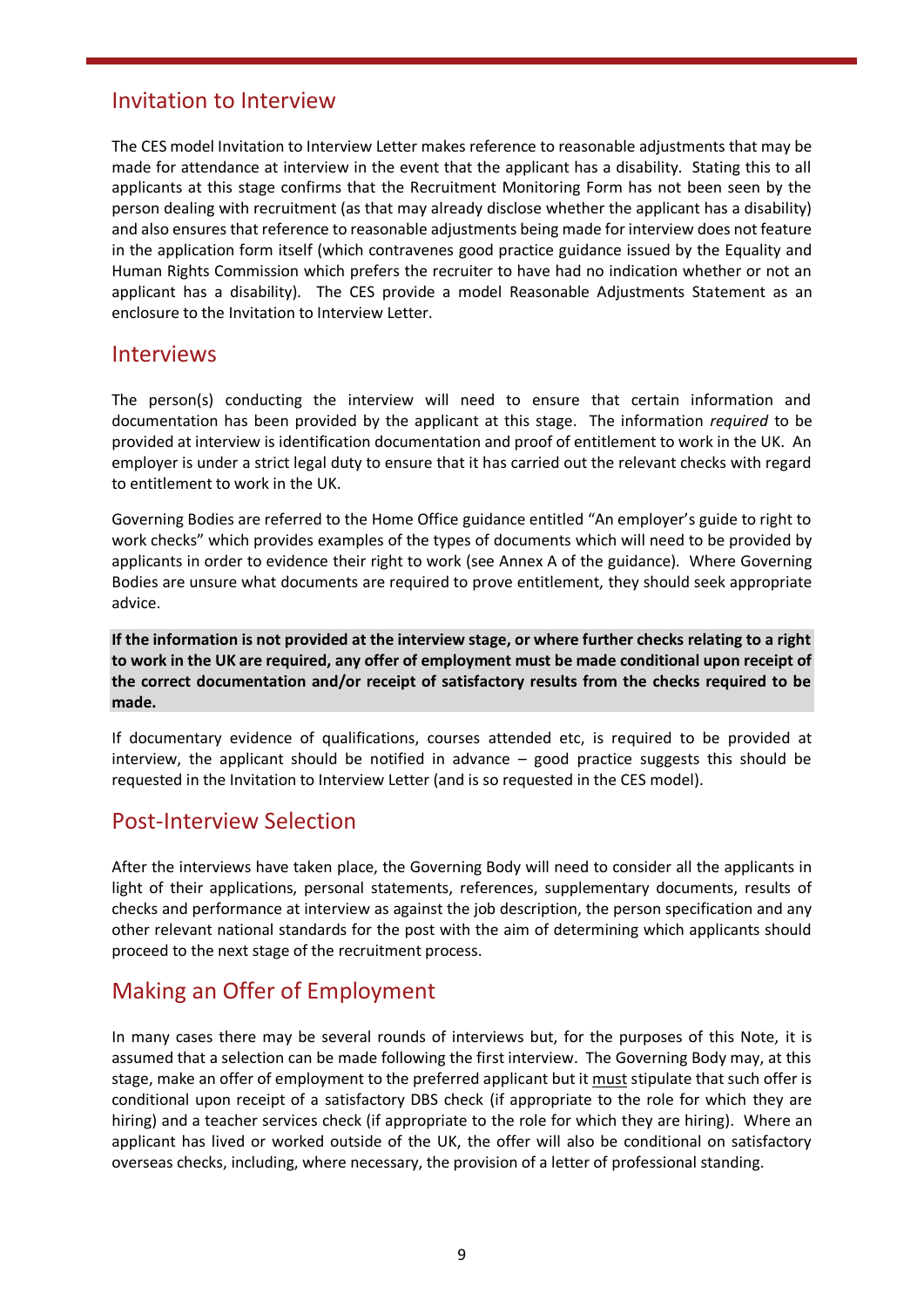The offer may also need to be expressed to be conditional upon receipt of a current employer reference once the Governing Body has the applicant's consent to make a request and/or satisfactory results of health checks (see paragraph C below).

# Things that Governing Bodies need to look out for during the recruitment process

- A. At the application stage, Governing Bodies should make sure that applicants have fully completed the application forms and provided all relevant documentation / information required at that stage. If not, an application may be rejected on the grounds that it has not been fully completed.
- B. Members of the selection panel should make sure that they do not, as the reviewer of application forms, have sight of the completed Recruitment Monitoring Forms. The Recruitment Monitoring Form should only be used as a tool for the school / college to analyse the types of application that they receive which may assist them to comply with their public sector equality duty.

For more information see the Equality Act 2010 guidance available from the Equality & Human Rights Commission which can be found by following this link**: [http://www.equalityhumanrights.com/en/advice-and-guidance/equality-act-guidance.](http://www.equalityhumanrights.com/en/advice-and-guidance/equality-act-guidance)** 

Further, the Recruitment Monitoring Form should be anonymous so that the school / college can demonstrate that the information collected from applicants is being used to monitor equality and diversity and not to discriminate, inadvertently or otherwise.

C. Generally speaking, employers are not allowed to ask prospective employees questions relating to disability or health during the recruitment process. This is, however, slightly different for those in the education sector. The current legal position with regard to the asking of health-related questions of job applicants is a balancing act between two pieces of legislation; namely the Equality Act 2010 and the Education (Health Standards) (England) Regulations 2003 ("the 2003 Regulations"). Ultimately, the school should ensure that any "fitness to practice" questions they ask (which is a permissible requirement under the 2003 Regulations) comply with the restrictions in the Equality Act 2010 which do not allow disability or health related questions to be asked during the recruitment process.

Keeping Children Safe in Education requires that as part of pre-employment checks, an employer "verify the candidate's mental and physical fitness to carry out their work responsibilities". The guidance goes on to note that "a job applicant can be asked relevant questions about disability and health in order to establish whether they have the physical and mental capacity for the specific role"<sup>1</sup>.

The current DfE ITT guidance notes that ITT providers "should not ask all-encompassing health questions but should ensure they only ask targeted and relevant health related questions which are necessary"<sup>2</sup>. This is also a sensible approach for managing job applications and we would suggest that it is followed by Governing Bodies.

An offer of employment must be made conditional upon satisfactory answers which comply with the provisions of the 2003 Regulations and Keeping Children Safe in Education. Schools / colleges, will, therefore, need to decide whether it is appropriate to ask health related

<sup>1</sup> Pursuant to section 60 of the Equality Act 2010.

<sup>2</sup> **[https://www.gov.uk/government/publications/initial-teacher-training-criteria/initial-teacher-training-itt](https://www.gov.uk/government/publications/initial-teacher-training-criteria/initial-teacher-training-itt-criteria-and-supporting-advice)[criteria-and-supporting-advice](https://www.gov.uk/government/publications/initial-teacher-training-criteria/initial-teacher-training-itt-criteria-and-supporting-advice)**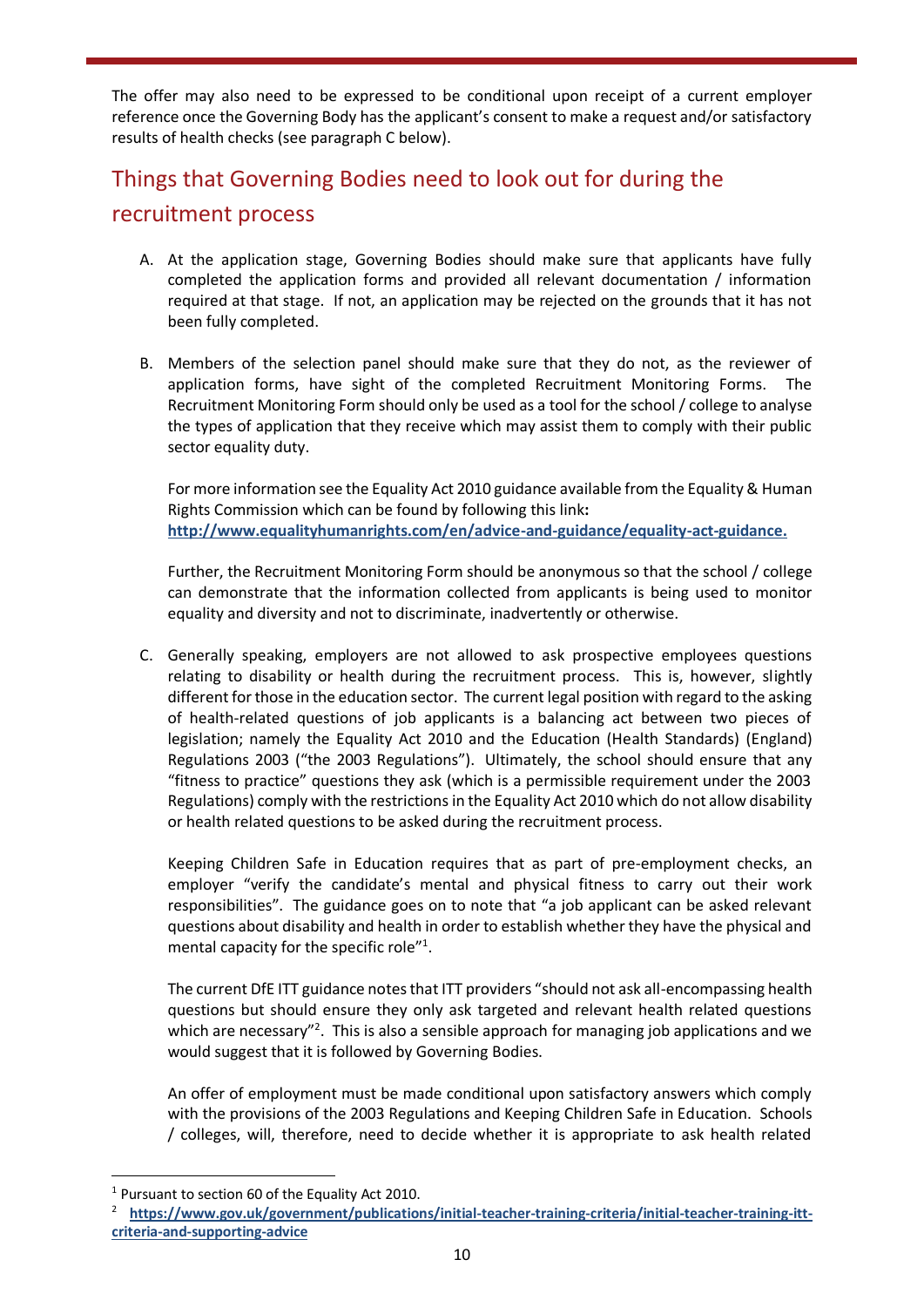questions in each individual case depending on the role required to be filled and, if in doubt, should seek legal advice.

Governing Bodies are reminded of their duties in respect of the public sector equality duty (the CES has provided guidance on the Public Sector Equality Duty which can be downloaded from our website: **[http://www.catholiceducation.org.uk/guidance-for-schools/equality\)](http://www.catholiceducation.org.uk/guidance-for-schools/equality).** Further, any data collected as a result of health-related enquiries is likely to be 'Sensitive Personal Data'<sup>3</sup> within the meaning of the General Data Protection Regulation (GDPR) and must be processed in accordance with the requirements of that Regulation<sup>4</sup>.

D. Discrimination – Schools / colleges designated with a religious character in England and Wales are permitted by law<sup>5</sup> to give preference to practising Catholics for certain posts (what is permissible is explained further below). In certain specific circumstances, it is possible that a temporary post may be filled by a person who is not a practising Catholic and there is no intention to deter suitable applicants from expressing their interest. Temporary appointments should only be used in limited circumstances and Governing Bodies should seek advice from their diocese where they are having difficulty recruiting a practising Catholic where that is required.

**Senior Leadership posts** – The 'Memorandum on the Appointment of Staff in Catholic Schools' provides that 'the posts of Headteacher or Principal, Deputy Headteacher or Deputy Principal and Head or Coordinator of Religious Education are to be filled by practising Catholics'. The Memorandum may be viewed by visiting the CES's website at:

**[http://www.catholiceducation.org.uk/employment-documents/bishops](http://www.catholiceducation.org.uk/employment-documents/bishops-memorandum/item/1000049-memorandum-on-appointment-of-teachers-to-catholic-schools)[memorandum/item/1000049-memorandum-on-appointment-of-teachers-to-catholic](http://www.catholiceducation.org.uk/employment-documents/bishops-memorandum/item/1000049-memorandum-on-appointment-of-teachers-to-catholic-schools)[schools](http://www.catholiceducation.org.uk/employment-documents/bishops-memorandum/item/1000049-memorandum-on-appointment-of-teachers-to-catholic-schools)**

**The application forms make it clear that all applications for senior leadership posts where there is a requirement to be a practising Catholic must include the details of a priest who can provide a reference. The purpose of this reference is to verify that the applicant is a practising Catholic.**

**Teacher posts** – Schools / colleges are entitled to give priority to Catholic applicants. A higher degree of priority may be given to practising Catholic applicants but applications from all Catholic applicants (whether practising or not) are eligible to be given priority over applicants who are not Catholic. Where Catholic applicants do not consider themselves to be practising, they may provide a copy of their baptismal certificate or details of the date and place of their baptism rather than the details of a parish priest who can give a reference. Applicants who are not Catholics are welcome to apply and should not be discouraged.

**Support Staff posts** – Schools / colleges (in England only) are entitled to give priority to Catholic applicants where it can be demonstrated that attaching this requirement to a particular post is a proportionate means of achieving a legitimate aim (commonly known as a "genuine occupational requirement"). The recruitment documentation should make clear whether this requirement applies to the post. Governing Bodies should seek HR and/or legal advice before determining that there is a genuine occupational requirement. Governing Bodies should note that no priority can be given to Catholic applicants for support staff posts in Wales.

<sup>3</sup> Article 9(1) GDPR sets out the categories of sensitive personal data and *'data concerning health'* is included as a category.

<sup>4</sup> See footnote 1 above.

<sup>5</sup> Ss 60 and 124A of the School Standards and Framework Act 1998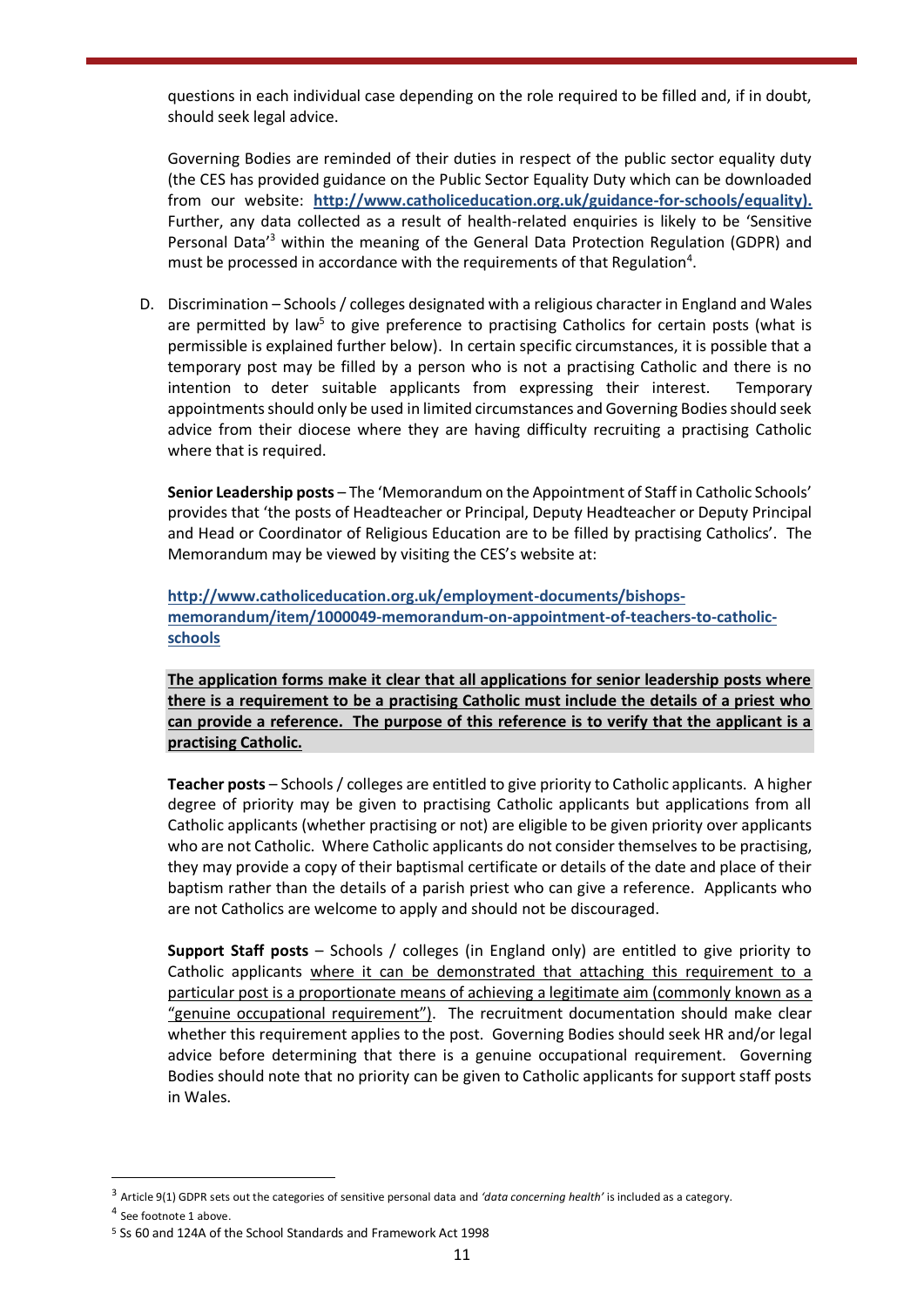**In summary, all suitably qualified Catholic applicants, regardless of the teaching post for which they are applying, are eligible to be given preference over applicants who are not Catholic. Practising Catholic applicants should nominate their Parish Priest as one of their referees. Those applicants applying for the permanent Senior Leadership posts referenced in the Memorandum must provide such details.** 

Governing Bodies should not deter applications and expressions of interest from Catholics who do not consider themselves to be *practising*. In the event that the permanent role cannot be filled immediately for example, a Catholic who is not *practising* would be eligible to receive preference over applicants who are not Catholic in relation to a temporary appointment.

It is for each diocese to provide guidance to schools / colleges regarding the definition of "practising" Catholic either by way of its own guidance or by reference to another source which is recognised as being the definition upon which the diocese relies. A copy of any guidance or other source of information must be provided to the applicant with the Invitation to Interview Letter so that the applicant has a clear understanding of the school's expectations of a practising Catholic applicant. Applicants should then be asked at interview to confirm that they have read and understood the requirements and that they are able to comply with them.

The Notes to Applicants that supplement the CES model Application Forms set out clearly the legal basis upon which a Governing Body is required to recruit, or may exercise a preference to recruit, a practising Catholic. The Notes to Applicants can be viewed by following the link below:

**[https://www.catholiceducation.org.uk/recruitment-process/item/1000051-model](https://www.catholiceducation.org.uk/recruitment-process/item/1000051-model-recruitment-documents-guidance)[recruitment-documents-guidance](https://www.catholiceducation.org.uk/recruitment-process/item/1000051-model-recruitment-documents-guidance)**

- E. Rehabilitation of Offenders Act 1974 Disclosure Form the answers provided on this form should be kept confidential and seen only by the relevant persons in the course of their specific duties relevant to recruitment and vetting purposes. It is, therefore, for Governing Bodies to determine who sees the form. The Governing Body is under various duties relating to the access, handling, usage, retention, storage and disposal of information provided by the applicant and / or as a result of any DBS checks. The Disclosure Form should be handed to the interviewers in a sealed envelope when candidates attend for interview. The envelope should only be opened if the Governing Body has determined that they wish to make an offer of employment to the individual concerned. If a disclosure is made on the Form, relevant questions about the offence should be asked of the applicant with a view to obtaining contextual information about the offence to enable the Governing Body to determine whether the applicant should be appointed.
- F. Disqualification Policy the applicant is required to sign and return a copy of the school's / college's Disqualification Policy if they accept an offer an employment. They should submit the signed policy to the school's / college's designated safeguarding lead prior to commencement of employment or as soon as practicable thereafter. The signed policy should be kept on their personnel file. **This policy will not be relevant in all circumstances**. The CES has published guidance and a model Disqualification Policy for this purpose which can be accessed on our website by following this link:

#### **[https://www.catholiceducation.org.uk/recruitment-process/item/1000051-model](https://www.catholiceducation.org.uk/recruitment-process/item/1000051-model-recruitment-documents-guidance)[recruitment-documents-guidance](https://www.catholiceducation.org.uk/recruitment-process/item/1000051-model-recruitment-documents-guidance)**

G. Data Protection and Privacy – The CES Model Invitation to Interview letter requests that the applicant brings certain documents to the interview. Governing Bodies should ensure that appropriate privacy notices or consents are in place in relation to personal information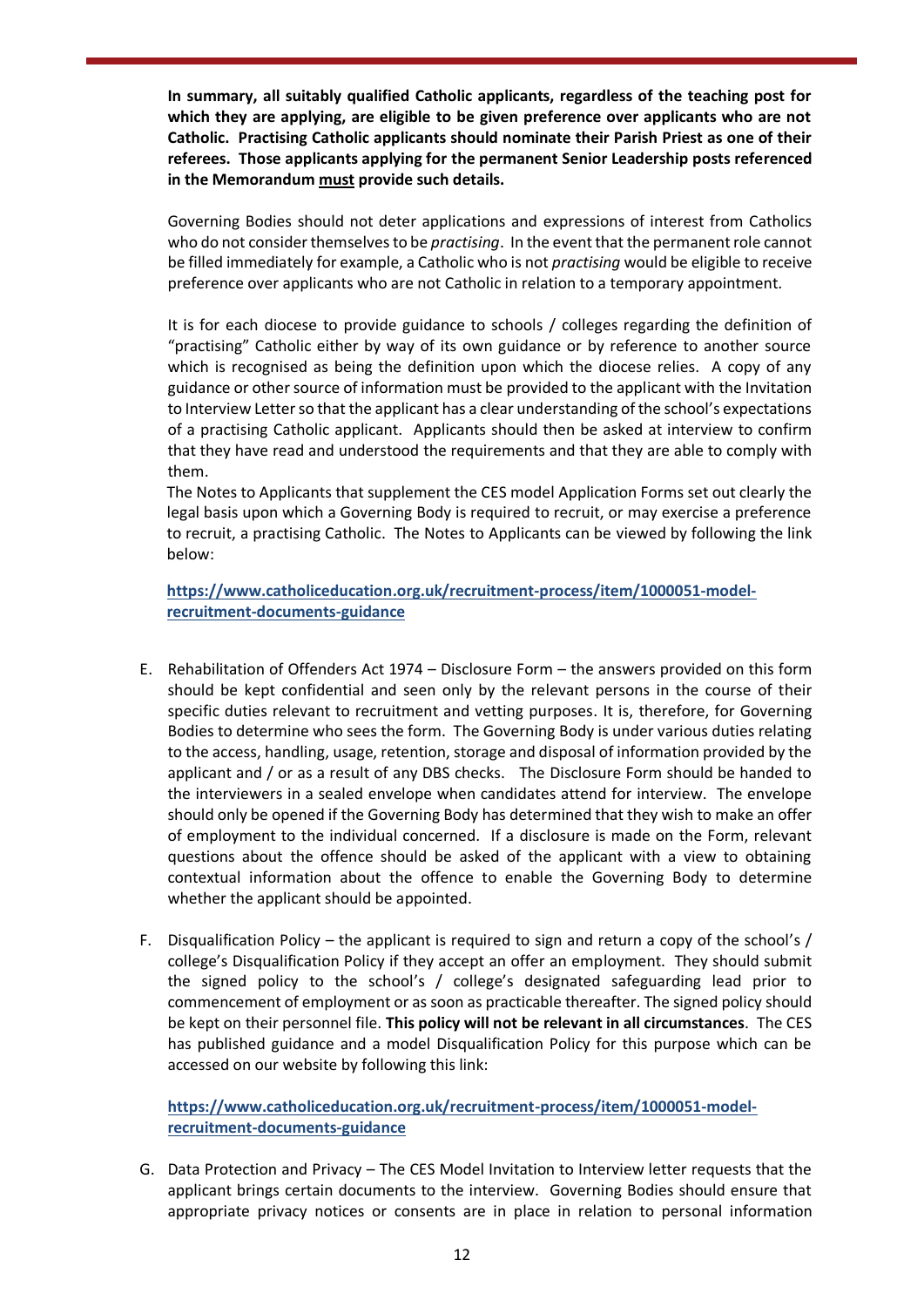collected during the interview process. $<sup>6</sup>$  All application forms have been updated in line with</sup> the provisions of the GDPR and the Data Protection Act 2018.

# Governor's checklist:

| 1. | Has the Recruitment Monitoring Form been removed from the application<br>pack?                                                                                                                                                  |  |
|----|---------------------------------------------------------------------------------------------------------------------------------------------------------------------------------------------------------------------------------|--|
| 2. | Has the application form been fully completed and is it accompanied by<br>relevant supporting documents including the consent to obtain references<br>form and any documentary evidence (if required)?                          |  |
| 3. | Have appropriate references been taken up?                                                                                                                                                                                      |  |
| 4. | 4Has the Invitation to Interview Letter and appropriate enclosures been<br>sent to the shortlisted applicant including:                                                                                                         |  |
|    | Guidance on "practising Catholic" requirement<br>٠                                                                                                                                                                              |  |
|    | Appropriate CES model Contract of Employment<br>٠                                                                                                                                                                               |  |
|    | Reasonable Adjustments Statement<br>٠                                                                                                                                                                                           |  |
|    | <b>Disqualification Policy</b><br>٠                                                                                                                                                                                             |  |
|    | Rehabilitation of Offenders Act 1974 Form<br>٠                                                                                                                                                                                  |  |
| 5. | Have any reasonable adjustments been made to the<br>recruitment/interview process, if necessary?                                                                                                                                |  |
| 6. | At interview, has the applicant provided original evidence of:                                                                                                                                                                  |  |
|    | Identity<br>٠                                                                                                                                                                                                                   |  |
|    | Right to work in the UK (this may overlap with evidence of identity)<br>٠                                                                                                                                                       |  |
|    | Qualifications attained (if required)                                                                                                                                                                                           |  |
| 7. | At interview, has the applicant signed a copy of the Invitation to Interview<br>Letter to confirm that they have read and understood the contents of that<br>Letter?                                                            |  |
| 8. | At interview, has the applicant signed the model Applicant Declaration<br>confirming that they have read and understood the CES contract and had<br>any relevant questions answered?                                            |  |
| 9. | At interview, has the applicant confirmed that they have read and that<br>they understand the guidance on the requirements for Practising Catholics<br>and that they are able to comply with the requirements (where relevant)? |  |

<sup>&</sup>lt;sup>6</sup> See Footnote 1 above.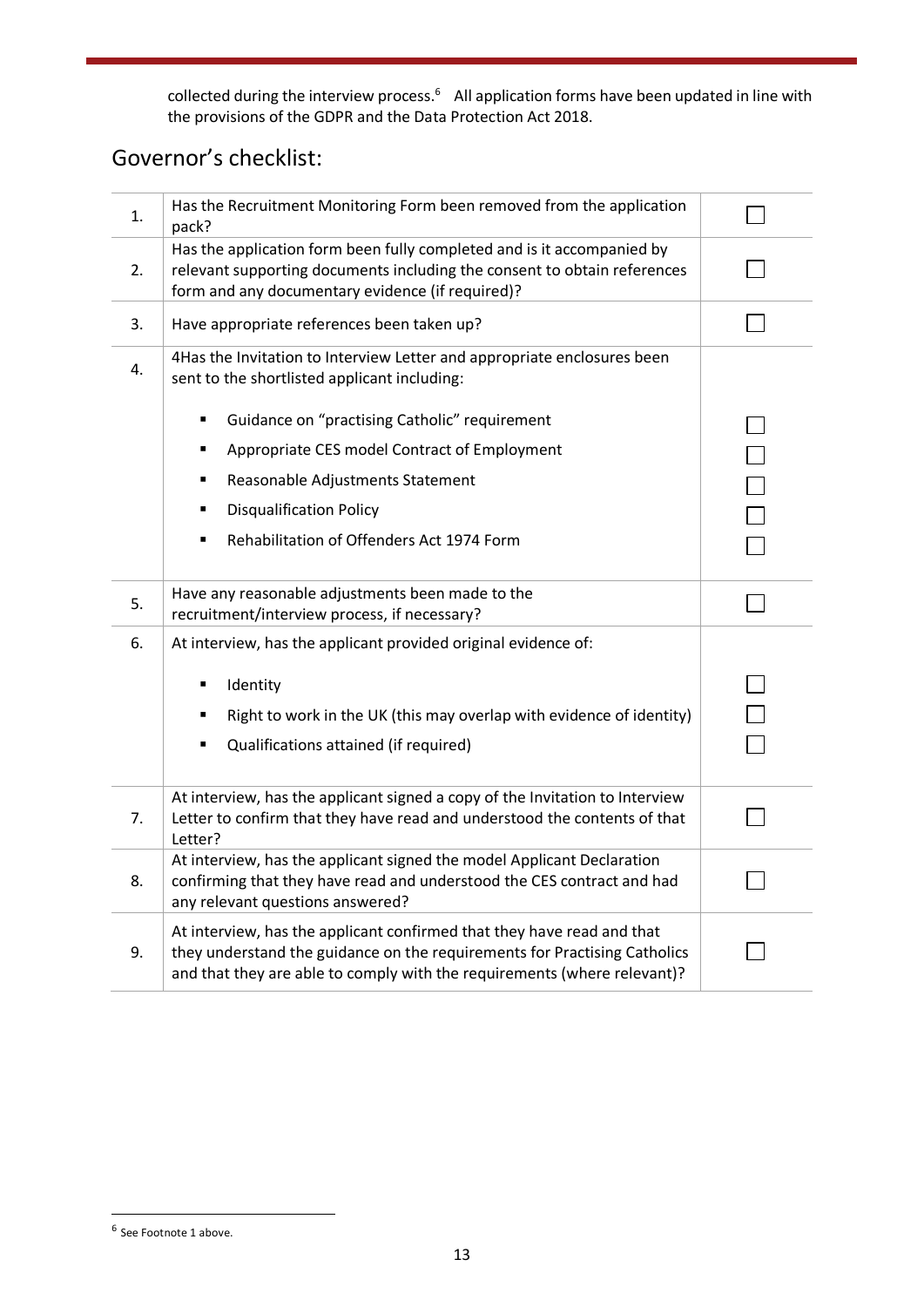If a Governing Body is ready to make an offer of employment, it should check that the following documentation has been received or the offer of employment must be conditional on receipt of the appropriate documentation (where relevant):

| Has the Rehabilitation of Offenders Act 1974 – been handed in at interview? Has it been<br>kept in a sealed envelope to be seen only by the "relevant person" in the event that a<br>job offer is going to be made? |  |
|---------------------------------------------------------------------------------------------------------------------------------------------------------------------------------------------------------------------|--|
| Any discussion necessary as a result of offences disclosed                                                                                                                                                          |  |
| Satisfactory DBS checks                                                                                                                                                                                             |  |
| Satisfactory Teacher Services checks                                                                                                                                                                                |  |
| Letter of professional standing (for those who have lived/worked outside the UK)                                                                                                                                    |  |
| Satisfactory overseas checks complete                                                                                                                                                                               |  |
| Reference from current employer (if not previously obtained)                                                                                                                                                        |  |
| Satisfactory health checks                                                                                                                                                                                          |  |
| A signed copy of the "Disqualification Policy for Staff" (if applicable)                                                                                                                                            |  |
| Any discussion necessary as a result of offences disclosed                                                                                                                                                          |  |
| Any other document required but not yet provided by the applicant or a third party                                                                                                                                  |  |
|                                                                                                                                                                                                                     |  |

**Note: Governing Bodies must have obtained evidence of identity and right to work in the UK before they allow a successful applicant to commence employment.** 

Once the Applicant has been appointed, Governing Bodies must then ensure the following:

| The Single Central Record has been updated                                                                                                                   |  |
|--------------------------------------------------------------------------------------------------------------------------------------------------------------|--|
| That all documents collated during the recruitment process have been securely<br>disseminated and/or destroyed in accordance with data handling requirements |  |
| That the Applicant's (now employee's) signed and dated Disqualification Policy has been<br>filed in their personnel file (if necessary)                      |  |
| That the Applicant (now employee) has returned a signed and dated the relevant CES<br>contract of employment                                                 |  |
| That the Applicant (now employee) has been provided with information regarding the<br>appropriate employment policies and procedures                         |  |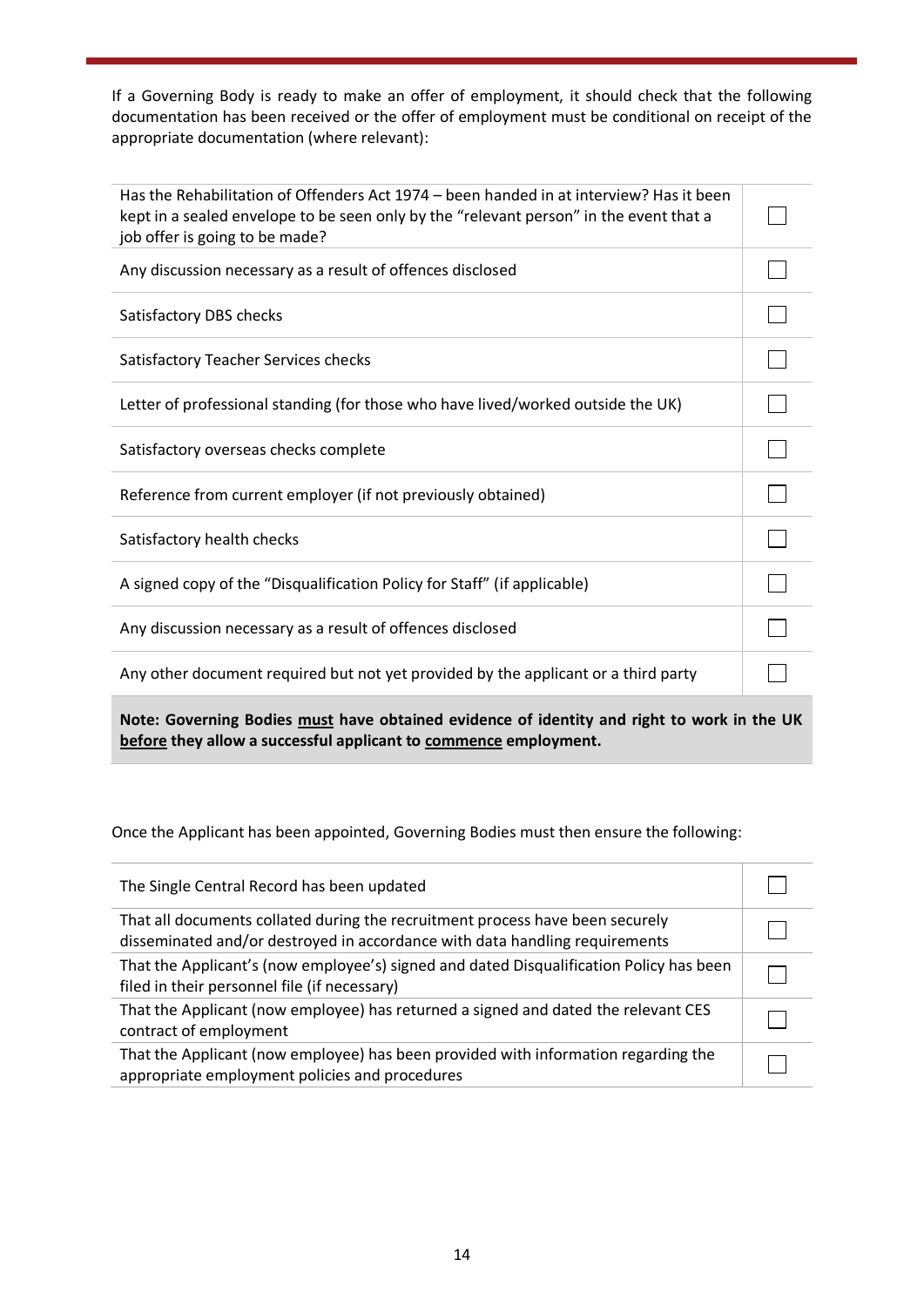# <span id="page-16-1"></span><span id="page-16-0"></span>**MODEL EQUALITY ACT 2010 REASONABLE ADJUSTMENTS STATEMENT**



We understand that some disabled applicants may, due to the nature of their disability, find some parts of the recruitment process challenging. We aim to ensure that all applicants are provided with the same opportunities during the recruitment process and, to that end, we strive to comply with the duties placed upon us to make reasonable adjustments as prescribed by the Equality Act 2010.

Should you have a disability and require a particular adjustment to be made to allow you to fully participate in the recruitment process, please ensure that this is made known to the person identified in the invitation to interview letter when confirming your availability to attend interview as our duty to make reasonable adjustment only applies where we know about, or ought reasonably to know about, your disability (contact details of the relevant person to contact will be provided in your invitation to interview letter).

Below is a non-exhaustive list of some of the types of adjustments that we may make to ensure that the recruitment process is fair to all applicants, if it is reasonable to do so in all the circumstances:-

- Modification to documentation  $-$  this may include providing documents in large print, in Braille format or on audio CD and/or providing oral instruction on documentation for those applicants with a learning disability;
- Modification of procedures for testing and/or assessment this may include allowing an applicant to provide oral answers as opposed to written where the applicant has, for example, a disability which affects their manual dexterity. Conversely, an oral test may be completed in writing where the applicant has a disability which affects their speech;
- **•** Provision of a reader for a visually impaired applicant;
- **•** Provision of auxiliary aids for example, a person to guide a visually impaired applicant around the interview venue;
- Provision of special equipment for example, adapted keyboards for applicants whose disability may affect their manual dexterity and/or large screen computers for applicants with visual impairments;
- **•** Provision of a sign language interpreter for an applicant with a hearing impairment;
- Where interviews are being conducted by telephone, provision for interview by textphone for an applicant with a hearing impairment;
- Provision of vehicle parking as proximate to the interview venue as reasonably practicable for an applicant with a mobility impairment;
- Modification of interview premises for example, in order to ensure that an applicant who uses a wheelchair can gain access to the building where the interview is being held, the school/college may consider using ramps, holding interviews on the ground floor (if there is no adequate lift), considering the placement of furniture and rearranging if necessary etc.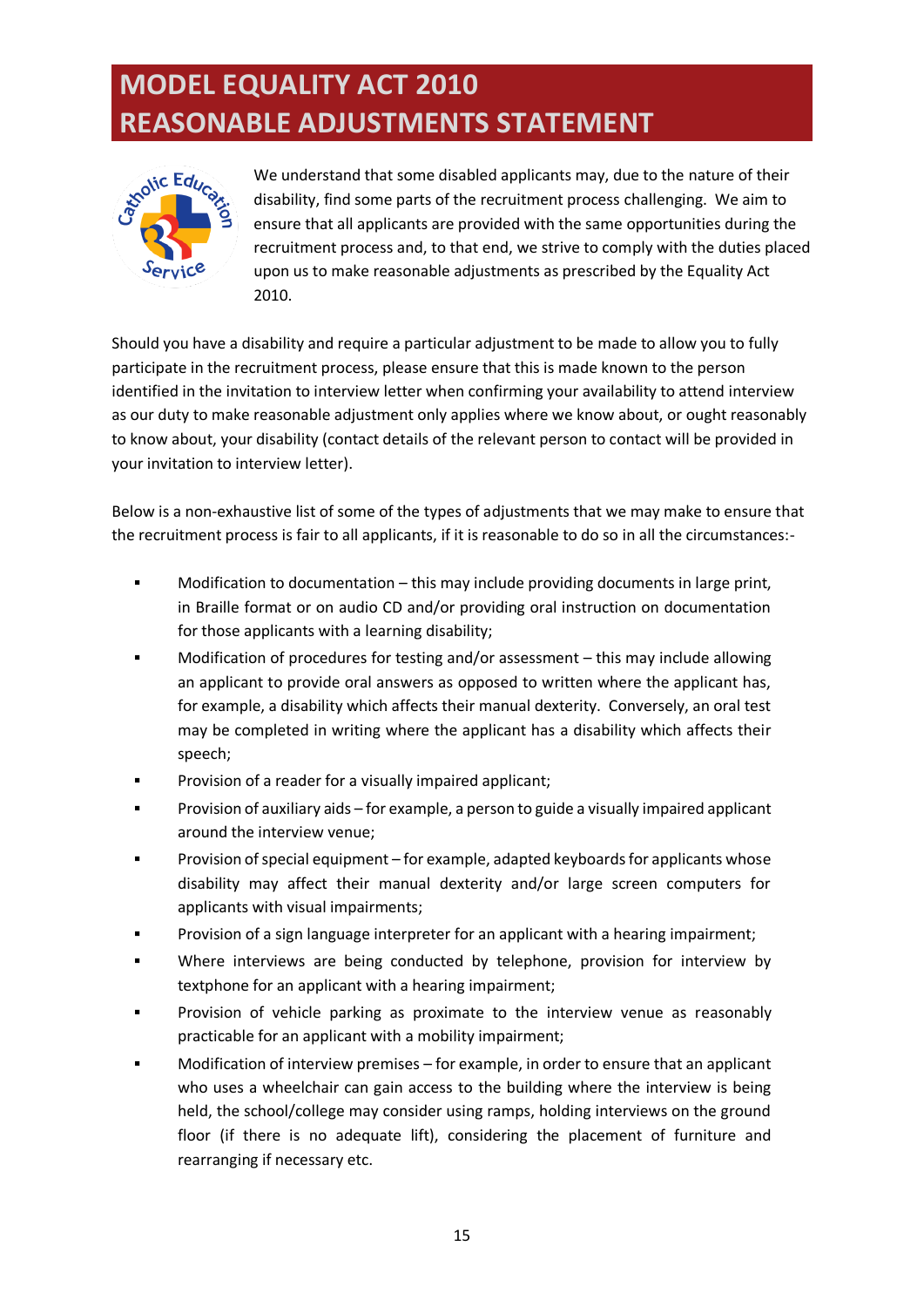# <span id="page-17-0"></span>**BRIEFING NOTE ON THE DEFINITION OF PRACTISING CATHOLIC**

# **FOR APPOINTMENT TO CATHOLIC LEADERSHIP POSTS IN CATHOLIC SCHOOLS AND TO THE OFFICE OF FOUNDATION DIRECTORS AND GOVERNORS**

#### **Introduction**

The Diocese of Hexham and Newcastle requires that those appointed to key posts within Catholic schools and as foundation directors/governors are 'practising Catholics'. The document *Catholic Schools and the Definition of a 'Practising Catholic' - 2009 Diocesan Education Service, Archdiocese of Birmingham* sets out in detail what it means to be a practising Catholic for the purpose of these appointments. This document should therefore be read in conjunction with this briefing note (See **p.**[19](#page-19-1) in this document).

# <span id="page-17-1"></span>Catholic Leadership Posts

In the Diocese of Hexham and Newcastle it is a requirement that:

- Those appointed to the roles of CEO, Deputy CEO, Headteacher, Deputy Headteacher, Religious Education Coordinator, Head of Religious Education and School Lay Chaplains plus any other post that involves leadership of Catholic ethos, e.g. Director of Ethos are practising Catholics at the time of application;
- **■** The guidance documentation provided by the Diocese of Hexham and Newcastle is used by foundation directors/governors when appointing to these roles;
- The Diocesan Department for Education is involved in these appointments.

# The appointment of Foundation Directors and Foundation Governors

In the Diocese of Hexham and Newcastle it is requirement that:

- All foundation governors and directors are practising Catholics;
- The Diocesan Department for Education guidance and process for the appointment of foundation directors and governors are followed.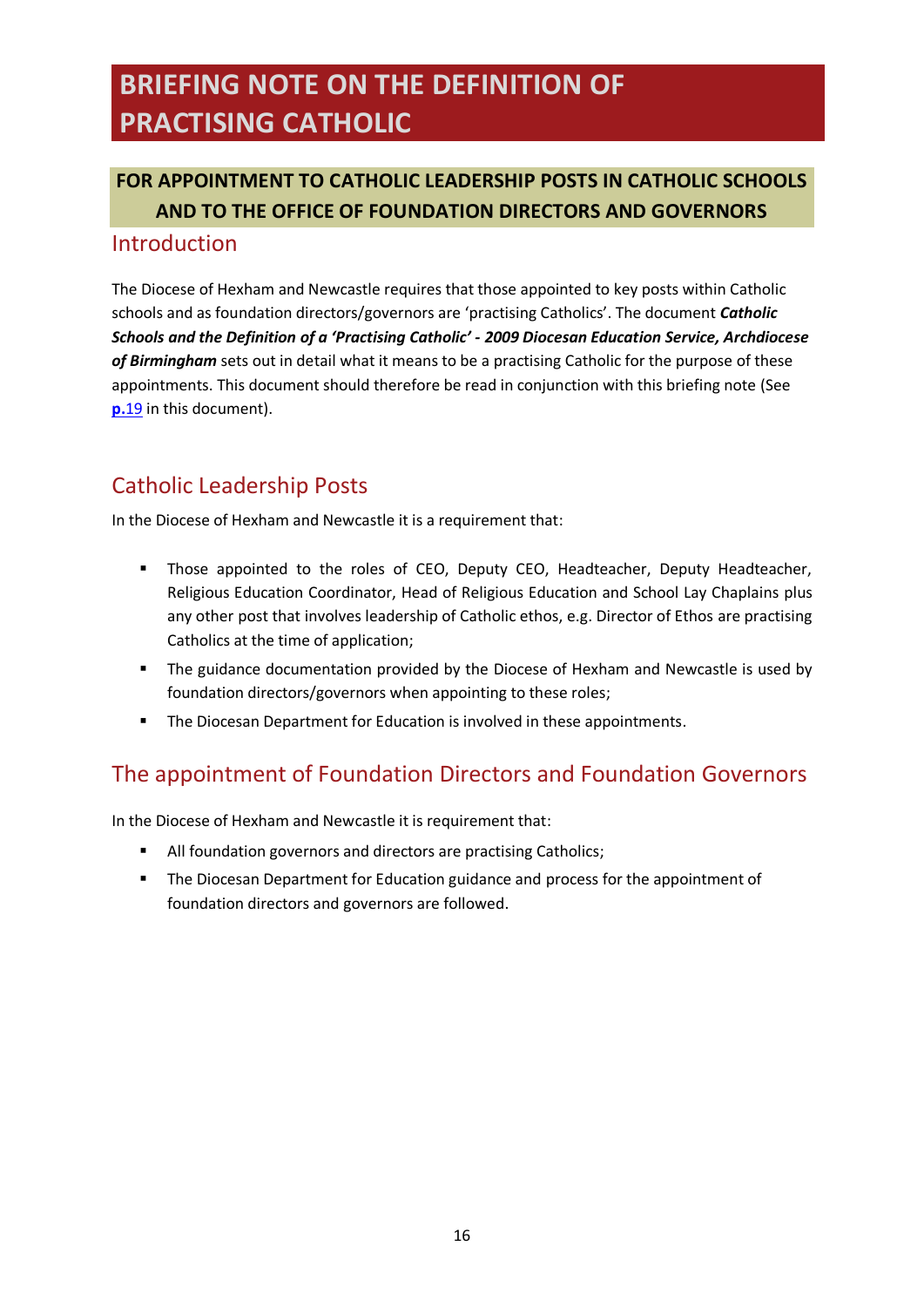# <span id="page-18-0"></span>**PRACTISING CATHOLIC INTERVIEW QUESTION**

## Required Interview Question

Applicants for Catholic senior leadership posts must be asked the following question in the final formal interview. This question must be asked by the advisor appointed by the Diocese:

*Can you confirm that you are a practising Catholic and that you are able to comply with all of the essential criteria in the job description and with the requirements outlined in the Diocesan Briefing Note and 'Catholic Schools and the Definition of a 'Practising Catholic' - 2009 Diocesan Education Service, Archdiocese of Birmingham on what constitutes a practising Catholic?*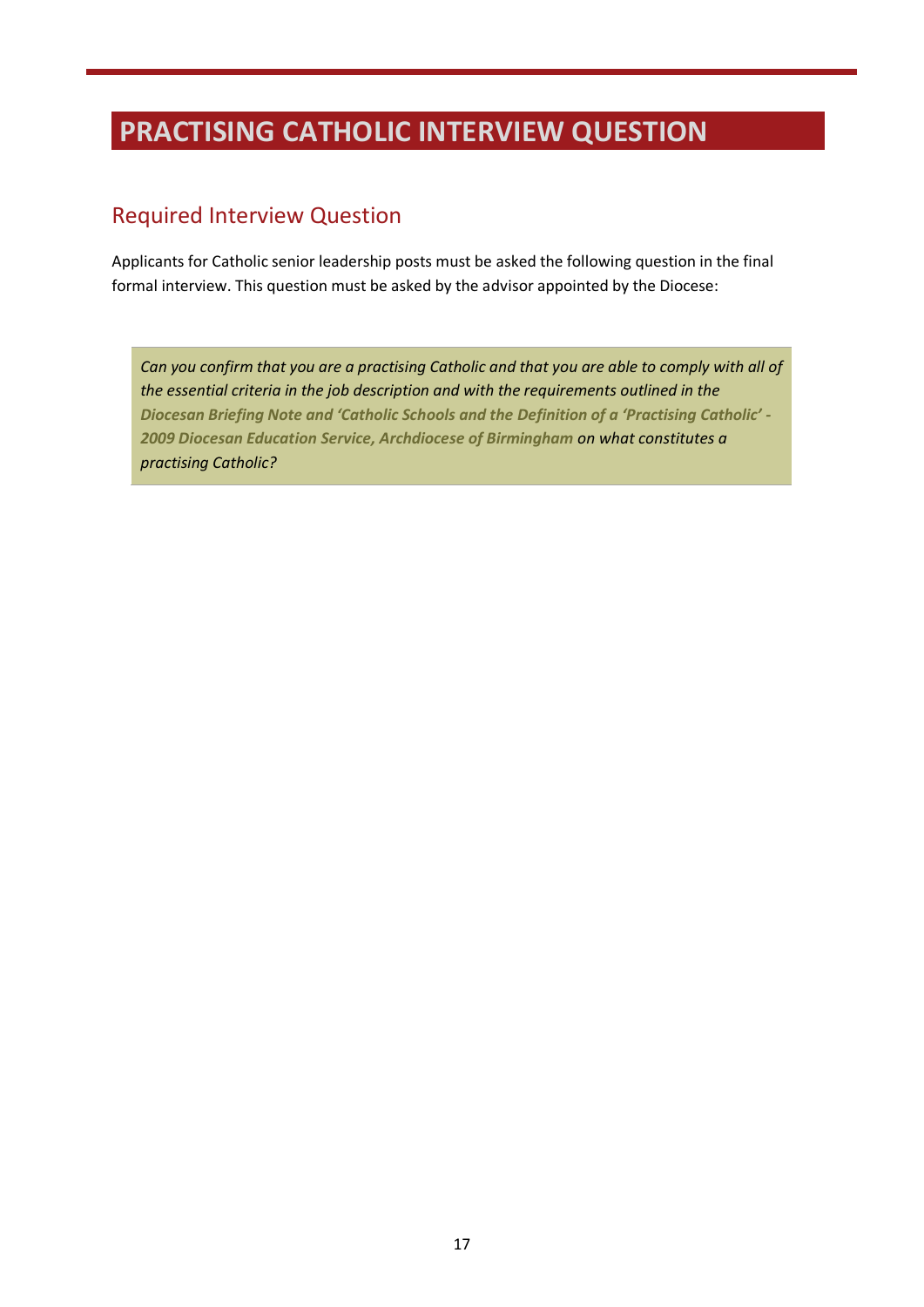# <span id="page-19-1"></span><span id="page-19-0"></span>**Catholic Schools and the Definition of a 'Practising Catholic'**

**Rev Fr Marcus Stock STL MA Director of Schools**

**© 2009 Diocesan Education Service Archdiocese of Birmingham**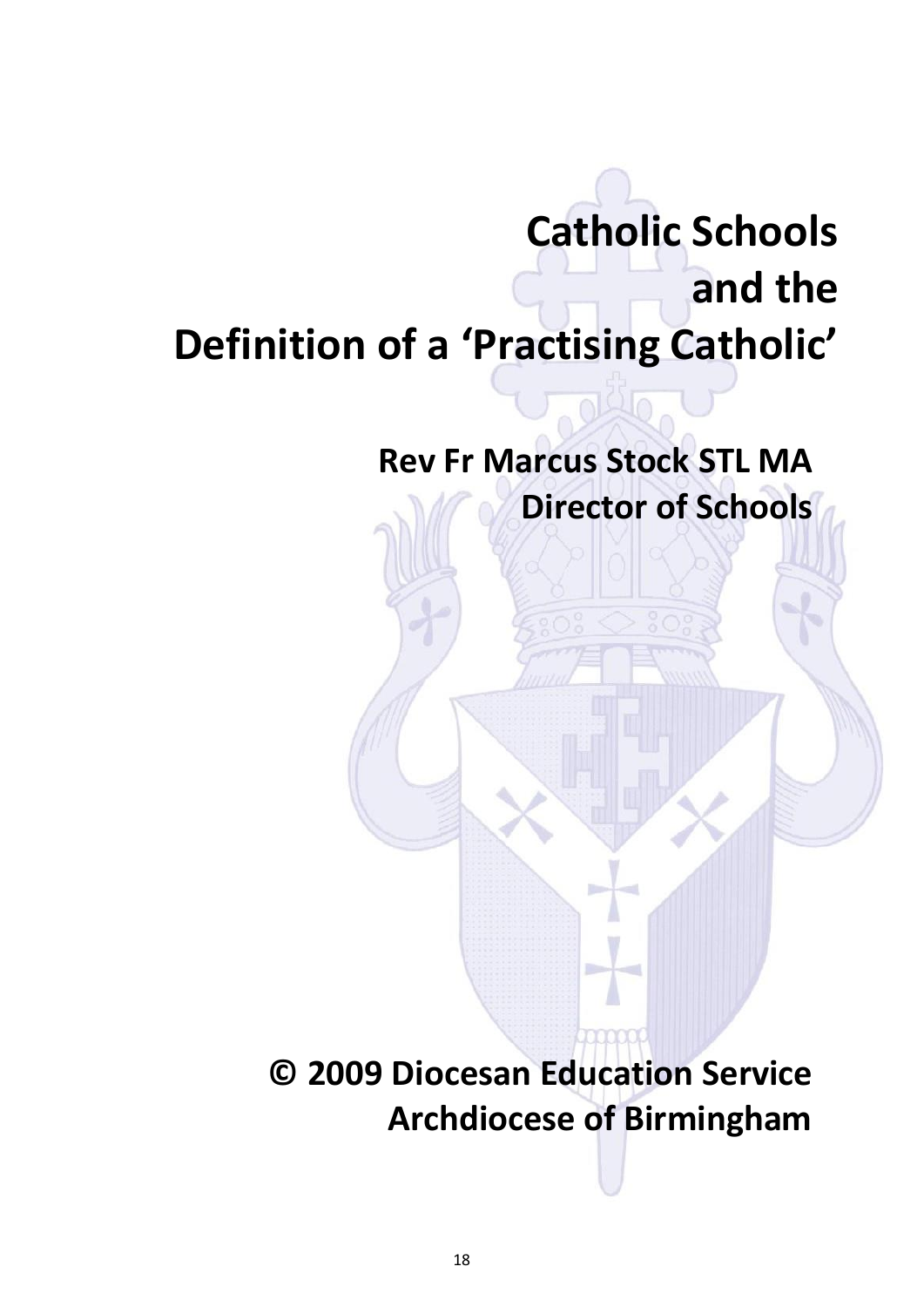Catholic Schools and the Definition of a 'Practising Catholic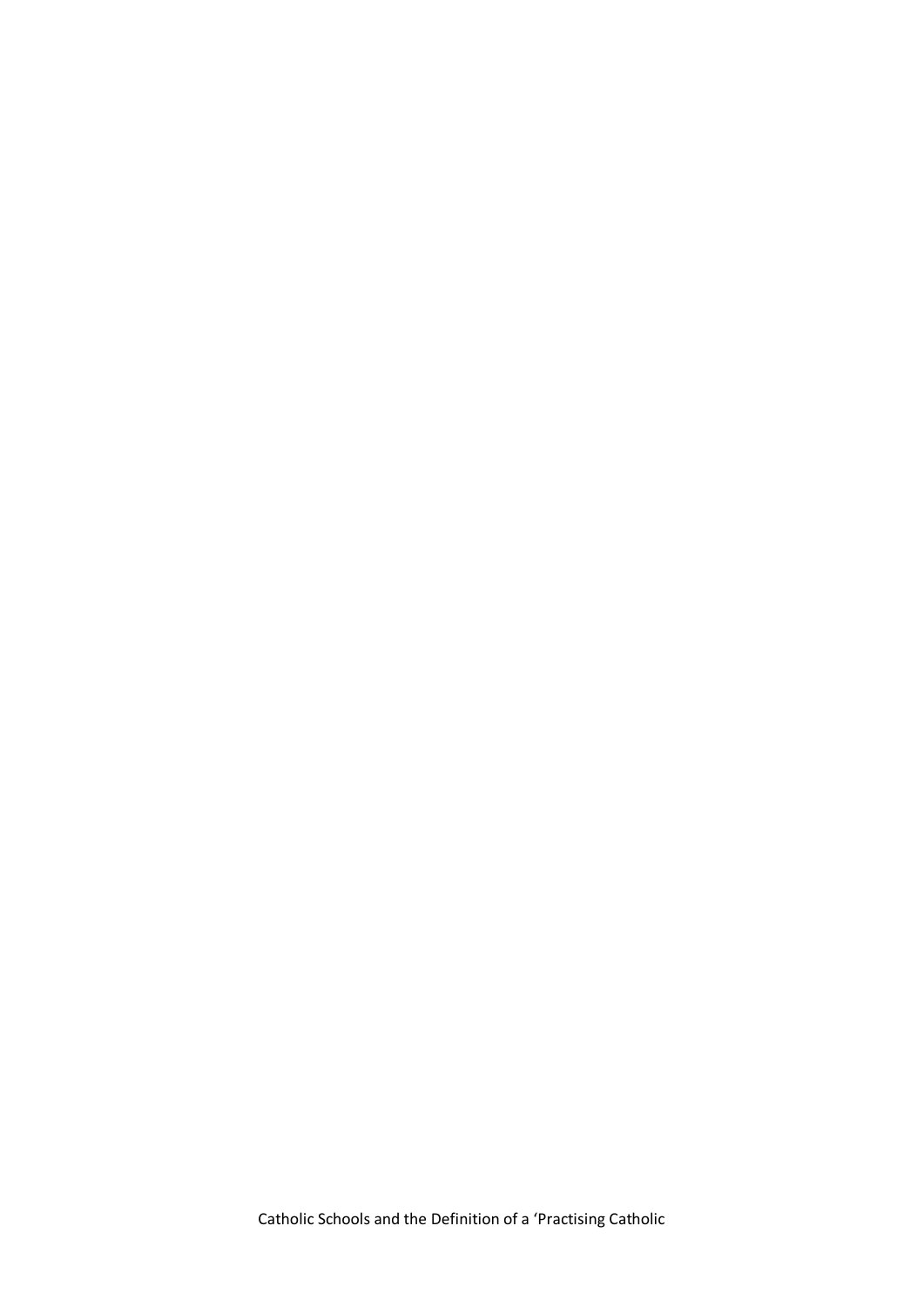# **Catholic Schools and the Definition of a 'Practising Catholic'**

#### **CONTENTS**

| Introduction                                                                                                                                                                                                                                     | Page 1  |
|--------------------------------------------------------------------------------------------------------------------------------------------------------------------------------------------------------------------------------------------------|---------|
| What is the purpose of this document?                                                                                                                                                                                                            | Page 1  |
| Why does the Church insist that being a 'practising Catholic' is a genuine<br>occupational requirement for holding certain key posts in Catholic Schools?                                                                                        | Page 2  |
| Is there a clear understanding of what the term 'practising Catholic' refers to when<br>applied to key posts in a Catholic School?                                                                                                               | Page 3  |
| What then is the objective definition of a 'practising Catholic' for appointment to<br>the office of foundation governor and to key posts in Catholic Schools?                                                                                   | Page 5  |
| Does this mean a 'practising Catholic' has to be 'perfect'?                                                                                                                                                                                      | Page 6  |
| What are examples of substantive life choices which are incompatible with the<br>teaching of the Catholic Church?                                                                                                                                | Page 8  |
| What if a Catholic who has made a substantive life choice which is incompatible<br>with the values of the Gospel and the teaching of the Catholic Church, applies for<br>the office of foundation governor or a key post in a school?            | Page 9  |
| What if a Catholic, appointed as a foundation governor or to a key post in a<br>Catholic school, subsequently makes a substantive life choice which is<br>incompatible with the values of the Gospel and the teaching of the Catholic<br>Church? | Page 10 |
| <b>Conclusion</b>                                                                                                                                                                                                                                | Page 11 |
| Appendix A: Requirements of the Catholic Church for appointments to the office of<br>foundation governor and key leadership posts in Catholic schools                                                                                            | Page 13 |
| Appendix B: Statutory provision for schools with a religious character to maintain<br>their relevant religious ethos                                                                                                                             | Page 15 |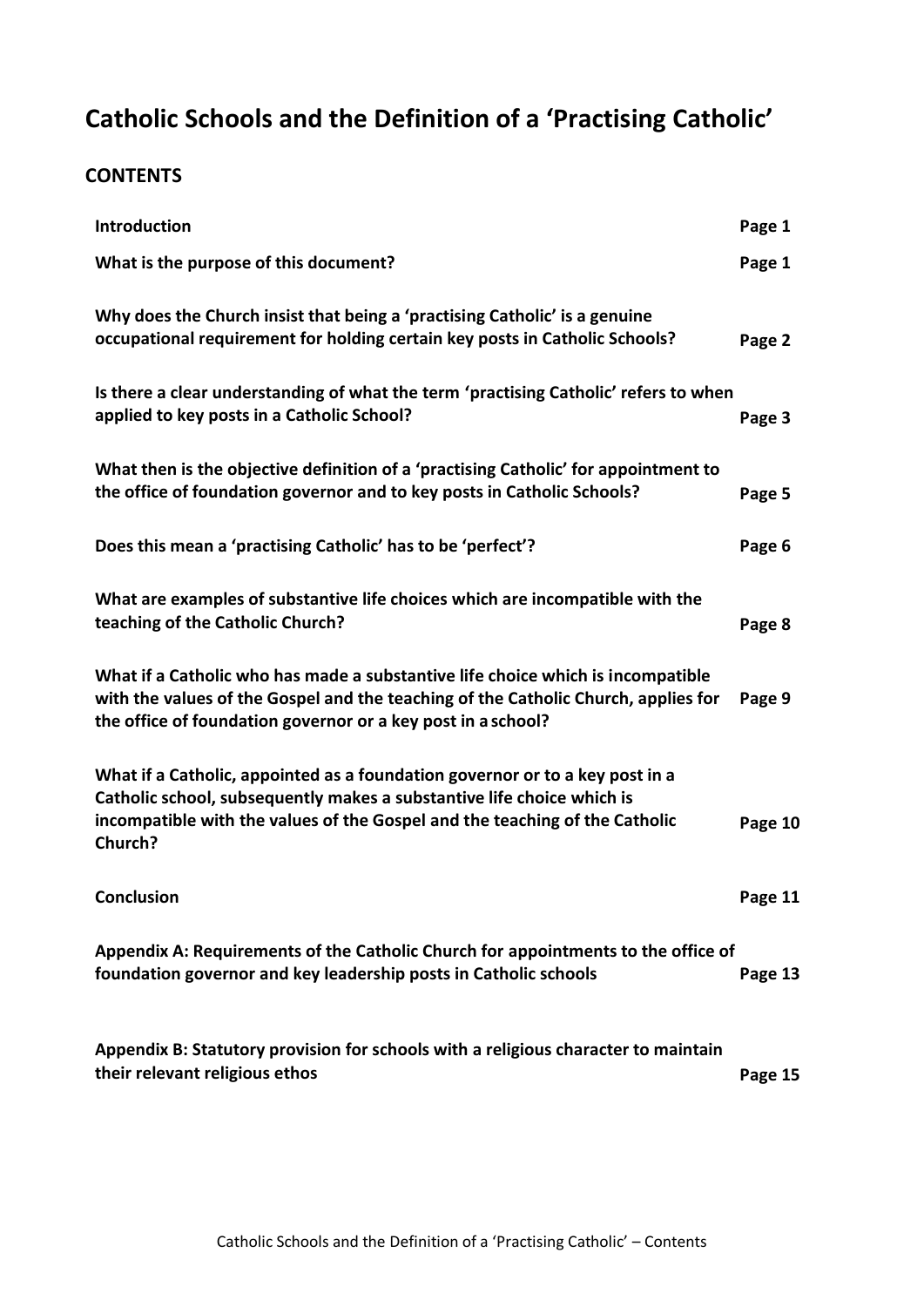# **Catholic Schools and the Definition of a 'Practising Catholic'**

## **Introduction**

The heart and expression of Christian life is action flowing from love; love for the One who shows us the Way to Life; love for the One who teaches us the Truth about Life; and love for the One who gives us Life in its fullness – Jesus Christ. "If you love me you will keep my commandments"<sup>1</sup>, Jesus said to his disciples. To follow faithfully the teachings of Jesus Christ and his Church is therefore, by those who would be his disciples, an act of love.

As members of the pilgrim People of God on their journey of faith, the disciples of Jesus Christ often find themselves confronted with values and substantive life choices, promoted by the society in which they live, that are objectively incompatible with the teaching of their Lord and his Church. This can be a real test of a disciple's love in the practice of their faith.

In a society which has largely acquiesced to the "dictatorship of relativism" $^2$ , Catholic Christians are called to adhere to Gospel values and to practise moral choices which often are "contrary to the world's behaviour"<sup>3</sup>. This call is particularly pertinent to those Catholics who hold positions of governance, leadership and other key posts in Catholic schools, where the values of the Gospel and the teaching of the Church should be at the heart of the integral formation of the children and young people in their care. As such, the selection of candidates for these posts is crucial.

## **What is the purpose of this document?**

The Archdiocese of Birmingham requires that those appointed as foundation governors4 and to certain key posts within Catholic schools are 'practising Catholics'. This document defines what a 'practising Catholic' is for the purpose of these appointments.

This document should also be read in conjunction with 'Christ at the Centre'<sup>5</sup>, which provides a summary of why the Church provides Catholic Schools. It forms an important part of the diocesan information and guidance that all involved in the appointment process should familiarise themselves with and follow.

<sup>&</sup>lt;sup>1</sup> Gospel of John 14:15

<sup>2</sup>Cardinal Joseph Ratzinger (Pope Benedict XVI), Homily, Mass before the Papal Election, 18 April 2005

<sup>&</sup>lt;sup>3</sup> Cf. Pope John Paul II, Homily, Camagüey, Cuba, 23 January 1998

<sup>&</sup>lt;sup>4</sup> See Appendix A

<sup>5</sup> Fr Marcus Stock, Diocesan Schools Commission, Archdiocese of Birmingham, 2005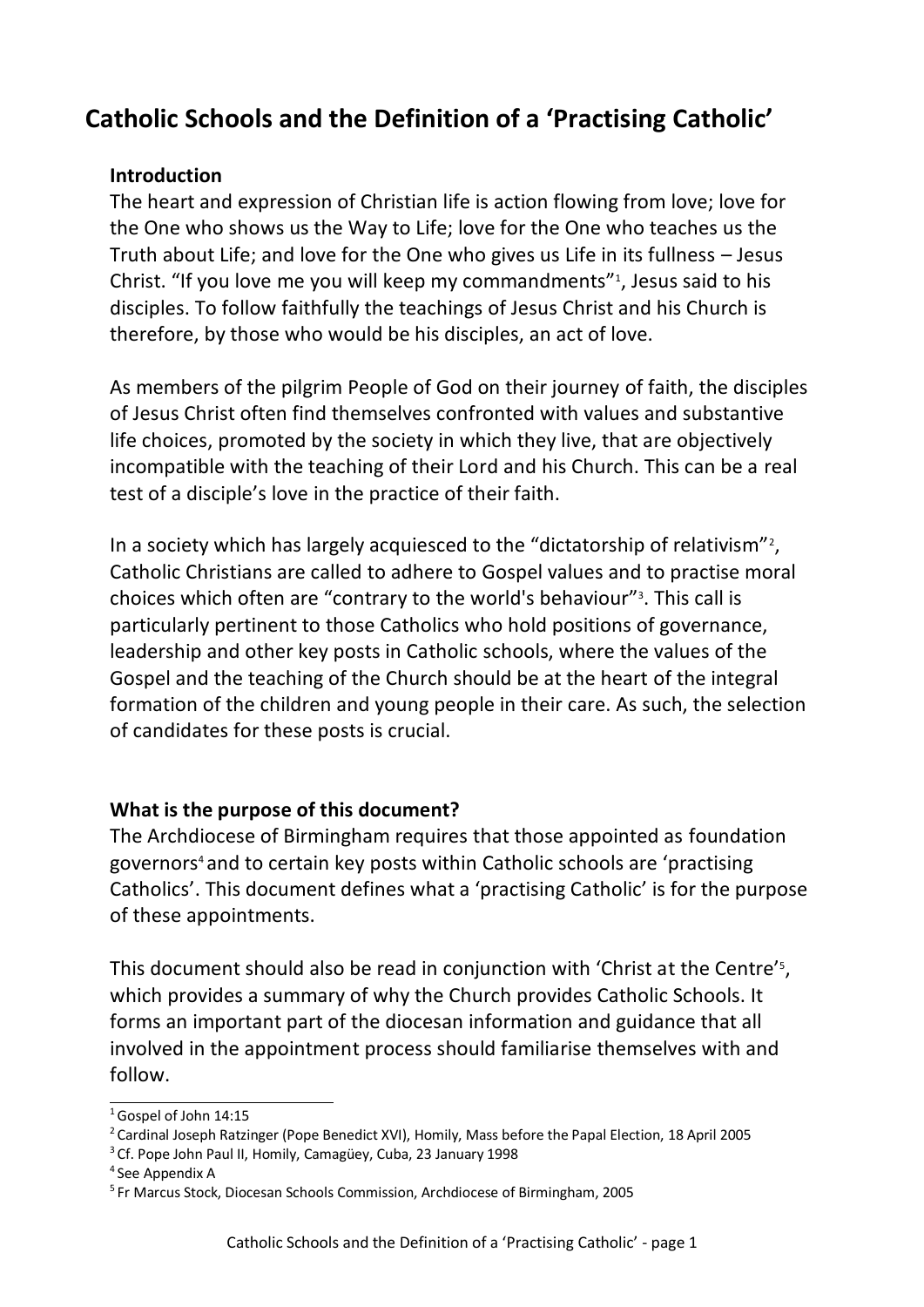**Why does the Church insist that being a 'practising Catholic' is a genuine occupational requirement for holding certain key posts in Catholic Schools?** In schools with a religious character, it is already recognised, acknowledged and provided for in statutory legislation<sup>6</sup> that certain key posts, necessary to the objectives and activities of a school's particular religious ethos, carry with them a "*genuine occupational requirement*" 7 .

These key posts require that their holders not only refrain from doing anything "*which is incompatible with the precepts, or with the upholding of the tenets*" 8 of the school's religious ethos but, in the case of headteachers, that they are able and fit to "*preserve and develop*"<sup>9</sup> that ethos and, in the case of certain other designated posts, that they hold "*religious opinions*" 10 , "*attend religious*  worship<sup>"11</sup> and "give, or are willing to give, religious education"<sup>12</sup> in accordance with the precepts and tenets of the relevant religious faith.

The Catholic Bishops of England and Wales have collectively mandated that in Catholic schools certain substantive posts carry a requirement that they are held by 'practising Catholics'<sup>13</sup>. These are the posts of headteacher, deputy headteacher, and head or coordinator of Religious Education. Additionally, there are other key leadership posts which directly affect the Catholic mission of a school. These too may be required to be filled by 'practising Catholics' with the requisite professional skills.

The genuine occupational requirement attached to these posts derives not only from the objectives of the school as a Catholic institution in its fiduciary and legal religious character (the context of the employment post) but also because the performance of the activities concerned with holding these posts are strictly necessary for the school to preserve and develop its Catholic religious ethos<sup>14</sup> (the nature of the employment post). Consequently, those who hold these posts are required by the context and nature of their occupation to perform specific religious objectives and activities which are essentially

 $6$  See Appendix B, School Standards and Framework Act 1998, Section 60 as amended by Section 37 of the Education and Inspections Act 2006

<sup>7</sup>Employment Equality (Religion or Belief) Regulations 2003, Section 7, subsection 3

<sup>&</sup>lt;sup>8</sup> See Appendix B, School Standards and Framework Act 1998, Section 60, (5), (b)

 $9$  Ibid., Section 60, (4)

 $10$  Ibid., Section 60, (5),(a), (i)

 $11$ Ibid., Section 60, (5),(a), (ii)

 $12$  Ibid., Section 60, (5),(a), (iii)

<sup>&</sup>lt;sup>13</sup> See Appendix A, 'Memorandum on Appointment of Teachers to Catholic Schools', Department for Catholic Education and Formation of the Catholic Bishops Conference for England and Wales, 11 July 2003

<sup>&</sup>lt;sup>14</sup> Cf. Christ at the Centre, Fr Marcus Stock, Diocesan Schools Commission, Archdiocese of Birmingham 2005, pages 10 - 15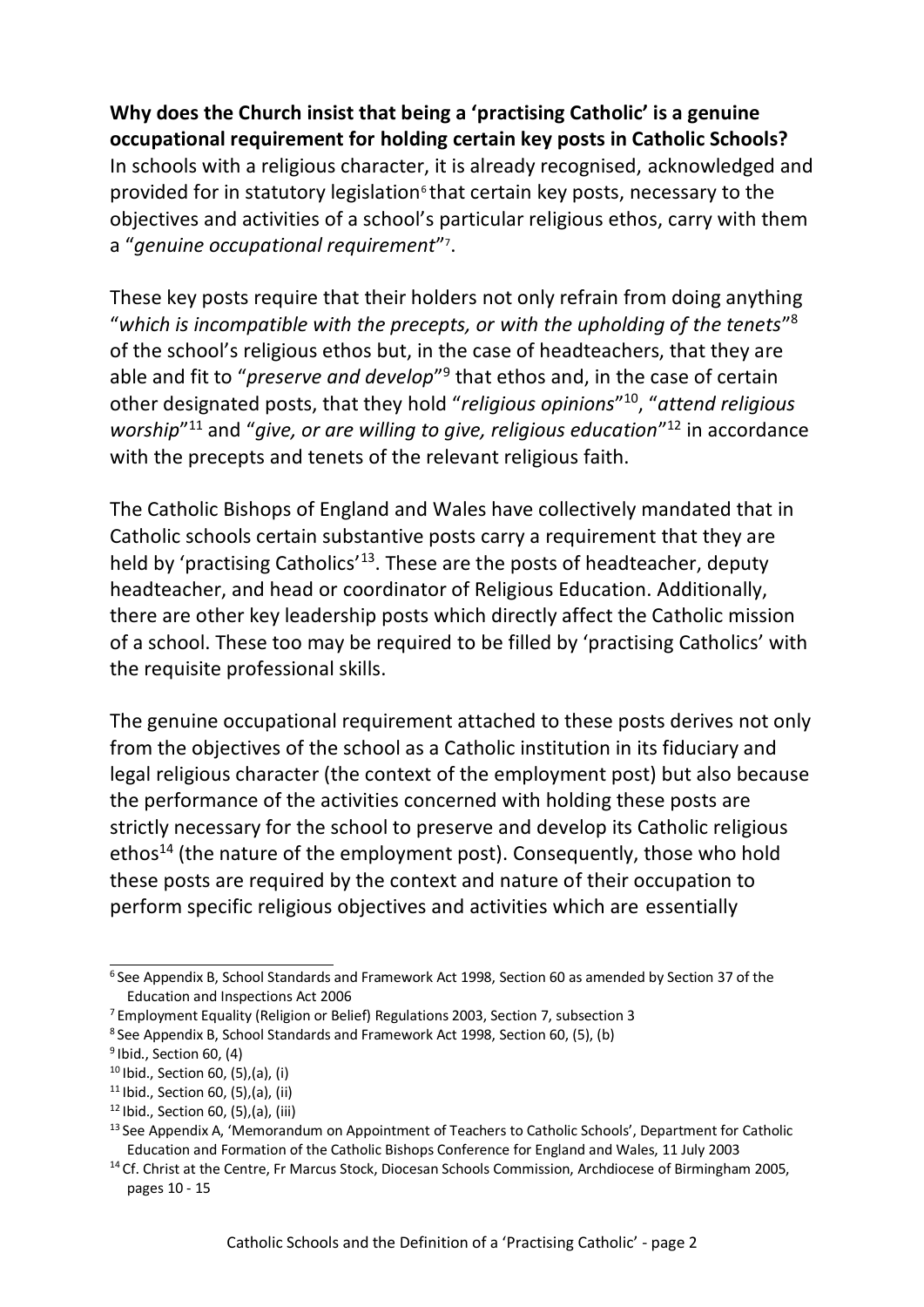catechetical and ministerial. They are thus vocational as well as professional in nature.<sup>15</sup>

For this reason, the religious objectives and activities of these posts require the post-holder to strive to model in their lives the values of the Gospel and to adhere, in the substantive life choices that they make, to the teaching of the Catholic Church. They can only be performed therefore by Catholics who practise these objective religious qualities with equally essential professional skills.

In identifying these key posts though, it should not be supposed that this thereby lessens the importance of other positions within a Catholic school. The virtues of all members of staff, non-Catholic Christians and those from other religious traditions make a valuable and treasured contribution to the quality of a school's Catholic life and ethos.

## **Is there a clear understanding of what the term 'practising Catholic' refers to when applied to key posts in a Catholic School?**

The term 'practising Catholic' is used by a range of people and not only by those who are members of the Church. However, there are often subjective variations in the presuppositions that form the basis of the term's meaning. Even when used by those who are members of the Catholic Church, there can be discovered a wide misconception as to what, objectively, constitutes being a 'practising Catholic'. The term 'practising Catholic' can vary in meaning therefore according to the provenance of its use.

For example, in most Catholic Dioceses of England and Wales, the diocesan bishop has determined that where there is a need to prioritise applications for places in the admissions policies of schools which are oversubscribed by Catholic pupils, a person is considered a 'practising Catholic' if they have been baptised (or have been canonically received into full communion with the Catholic Church) and strive to observe the Church's precept of attending Mass on Sundays and holidays of obligation. This is perhaps the most simple and common understanding of the term.

However, as we have seen, the term 'practising Catholic' is also used by the Catholic Bishops of England and Wales collectively as a requirement for certain key leadership and teaching posts. In these circumstances, the requirement is that a person applying or appointed to one of these key posts will be a

<sup>&</sup>lt;sup>15</sup> Cf. Lav Catholics in Schools: Witnesses to Faith, Sacred Congregation for Catholic Education, 1982, §37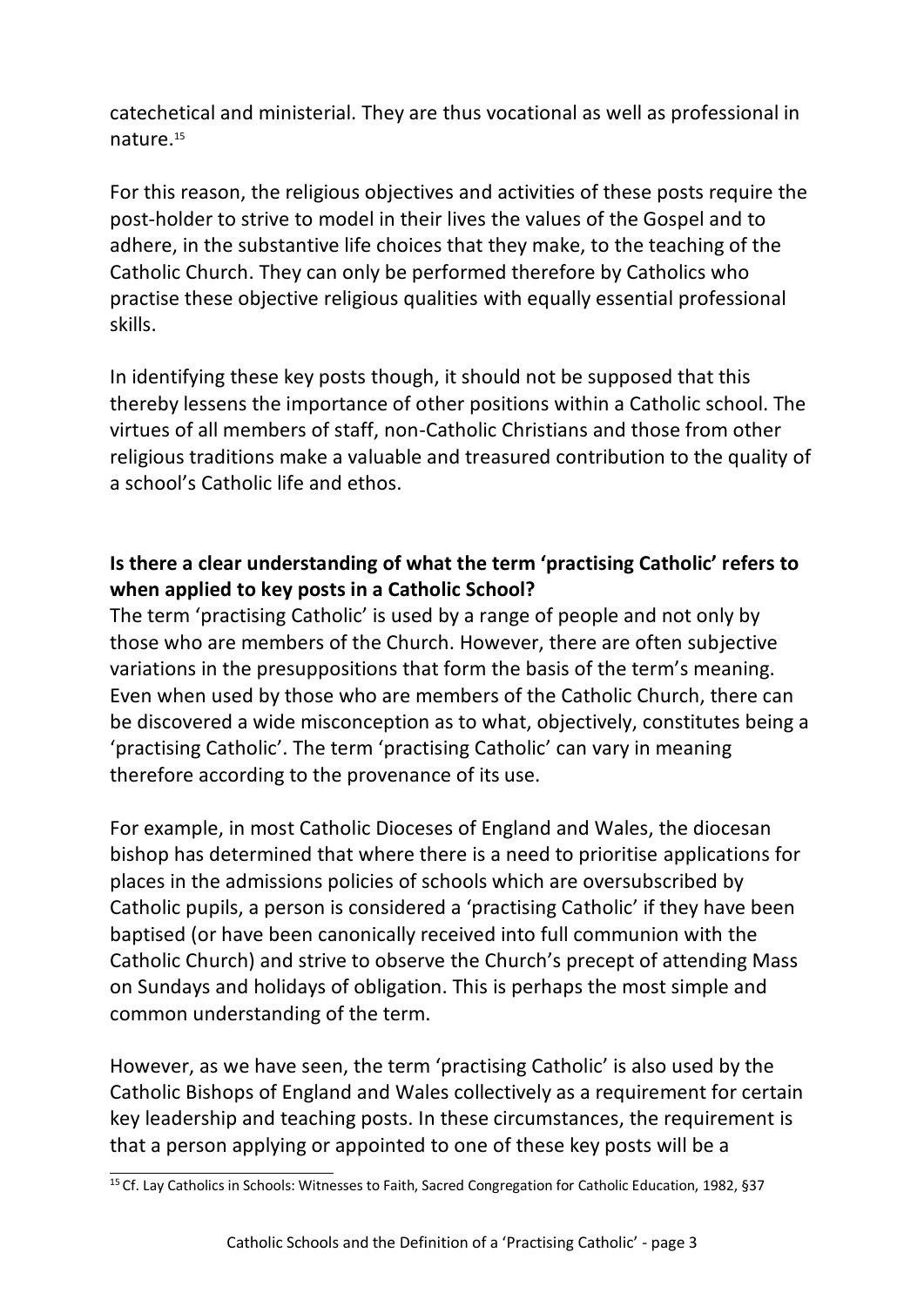'practising Catholic' in a way that is much more than the simple and common understanding which is used for a school's admissions policy.

Unlike a child's admission to a Catholic school, the key posts referred to carry a genuine occupational requirement that goes beyond simple membership of the Catholic Church alone or even regular attendance at Mass. Their occupation requires them to participate in a very specific religious way in the mission of the local and universal Catholic Church: they have a duty to collaborate with, and be at the service of, the bishop's mission to govern, teach and sanctify the people of God through the work of education<sup>16</sup>. These religious activities are made provision for in statutory legislation $17$  and made explicit in the contracts of employment.<sup>18</sup>

Integral to the effectiveness and professionalism of the activities and objectives of these key posts is the exercise of a distinct ministry and vocation in the Church. This demands a fidelity to Christ and the teachings of the Catholic Church which is no less than the commitment required of other ministries within the Church. Like any vocation to a specific ecclesial ministry, there are two distinct elements; namely, the personal call that the individual discerns within themselves and the confirmation of that call and suitability by the competent ecclesiastical authority within the Church. Therefore, a person's desire to be appointed to a key post in a Catholic school will also be balanced by the Church's assessment of their ability to model an authentic Catholic life of faith.

As collaborators with the bishop in the ministry of education, the holders of these key posts are expected to model lives of personal holiness and professional integrity<sup>19</sup> which are worthy of their high calling and position of religious trust within the Church. The religious nature of these posts is the reason for the occupational requirement which demands that they are performed by Catholics who have committed themselves to the integration of their professional excellence with a clear sense of vocation and ministry. Above all others then, these posts must be substantively held and maintained by 'practising Catholics'.

<sup>&</sup>lt;sup>16</sup> Cf. The Catholic School, Sacred Congregation for Catholic Education, 1977, §71

<sup>&</sup>lt;sup>17</sup> See Appendix B, School Standards and Framework Act 1998, Section 60

<sup>&</sup>lt;sup>18</sup> Catholic Education Service Contracts of Employment (Leadership Contracts), Section 4.4

<sup>19</sup> Cf. Lay Catholics in Schools: Witnesses to Faith, §32, Congregation for Catholic Education, 1982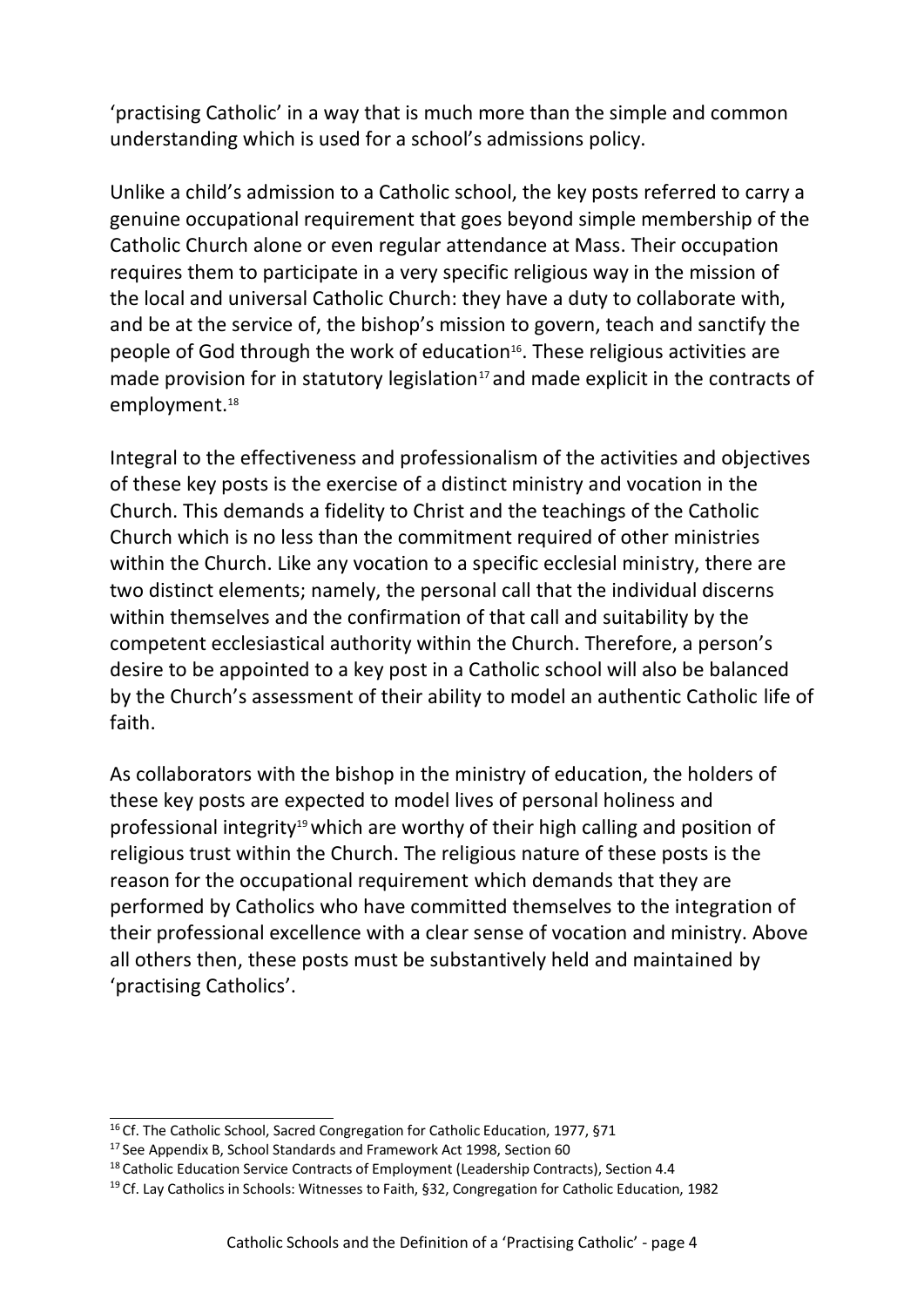**What then is the objective definition of a 'practising Catholic' for appointments to the office of foundation governor and to key posts in Catholic Schools?** To objectively define what a 'practising Catholic' is when assessing applicants for foundation governor or key leadership posts within a Catholic school, it is necessary to understand that there are general obligations as well as essential components that constitute 'practice' of the faith in the teaching of the Catholic Church.

The Church's general obligations for its members require that they strive to live lives of holiness<sup>20</sup> by being faithful to the teaching of the Gospel<sup>21</sup>, by trying to uphold the values<sup>22</sup> proclaimed in the Beatitudes<sup>23</sup>, by assisting in the Church's mission to make Christ known to all peoples<sup>24</sup>, by upholding privately and publicly the Church's moral<sup>25</sup> and social<sup>26</sup> teaching, by endeavouring to follow an informed conscience<sup>27</sup> and by making every effort to keep the precepts<sup>28</sup> of the Church. This is the 'practice' of the Catholic faith in its widest and all encompassing sense.

At the heart of these general obligations though, there are essential components for "full communion"<sup>29</sup> with the Catholic Church. These are sacramental initiation (Baptism<sup>30</sup>, Confirmation and the Eucharist) and the bonds of profession of faith, the sacraments and ecclesiastical governance. The preservation of this full communion is not limited to purely religious activity but is to be an integral part of the whole pattern of behaviour of a member of the Church31. It is what essentially constitutes being a committed and 'practising Catholic'.

<sup>&</sup>lt;sup>20</sup> Code of Canon Law, Can.210

<sup>&</sup>lt;sup>21</sup> Code of Canon Law, Can.217

<sup>&</sup>lt;sup>22</sup> Christ at the Centre, Section A5, Page 8, Diocesan Schools Commission, Archdiocese of Birmingham, 2005 <sup>23</sup> Catechism of the Catholic Church, n.1725 - 1729

<sup>&</sup>lt;sup>24</sup> Catechism of the Catholic Church,  $n.871 - 873$ ; Code of Canon Law, Can.211

<sup>&</sup>lt;sup>25</sup> Code of Canon Law, Can.225 §2 and Can.227

<sup>&</sup>lt;sup>26</sup> Code of Canon Law, Can.222 §2

<sup>&</sup>lt;sup>27</sup> Catechism of the Catholic Church, n.1783 - 1785

<sup>&</sup>lt;sup>28</sup> These are: attendance at Mass on Sundays and Holy Days of Obligation; reception of the Sacrament of Reconciliation at least once a year; reception of Holy Communion at least once a year during the Easter season; observing faithfully the prescribed days of fasting and abstinence; providing for the material needs of the Church, each according to their ability. Cf. Catechism of the Catholic Church, n.2041 -2043

<sup>&</sup>lt;sup>29</sup> Code of Canon Law, Can.205

<sup>&</sup>lt;sup>30</sup> For someone validly baptised in a non-Catholic Church or ecclesial communion, this would require their subsequent Canonical Reception into the Catholic Church. Baptism, Confirmation and Canonical Reception can all be objectively verified through the production of a relevant certificate issued by the ecclesiastical authority where the sacraments or reception were conferred. Although, there is no canonical requirement for a register of First Holy Communion to be produced, parish priests can usually provide a reference of regular attendance at Mass for someone claiming to be a practising Catholic.

<sup>31</sup> Code of Canon Law, Can.209 §1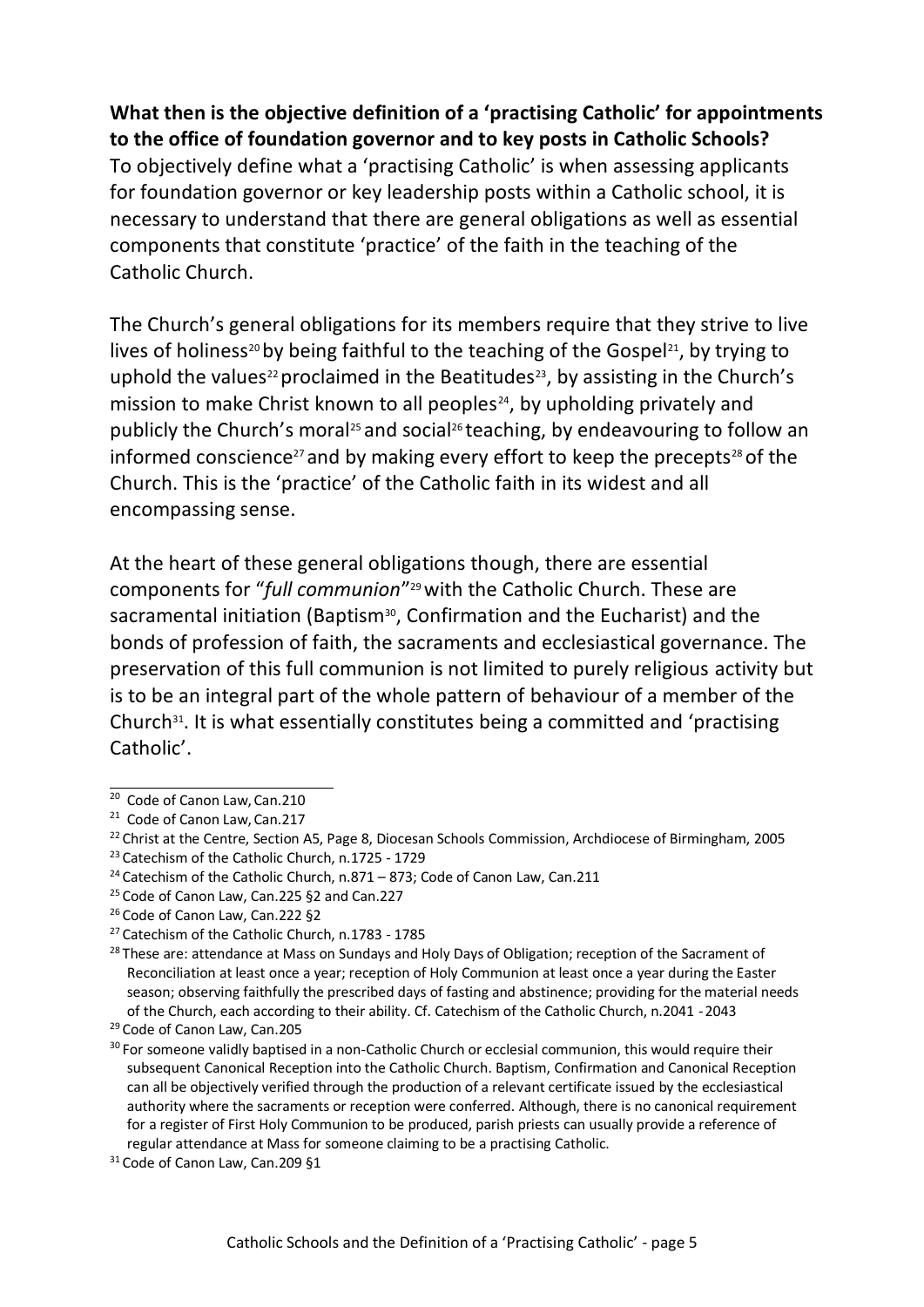Therefore, for appointment to the office of foundation governor or to key posts in a Catholic school, a 'practising Catholic' is to be defined as someone who has been sacramentally initiated into the Catholic Church and who adheres to those substantive life choices which do not impair them from receiving the sacraments of the Church and which will not be in any way detrimental or prejudicial to the religious ethos and character of the school. Inspired by the Gospel and sustained by God's grace, a 'practising Catholic' will give sincere external expression to their interior faith through specific religious, moral and ethical behaviour which is in accordance with the teaching of Christ and the Catholic Church.

## **Does this mean that a 'practising Catholic' has to be 'perfect'?**

The process for appointment to the office of foundation governor or for key posts in a Catholic school is not, nor should it ever be used as, an appraisal of an applicant's spiritual and moral successes or failures. Assessment of a person's suitability cannot be a subjective judgement about their 'goodness' or 'holiness'. In terms of the Church's general obligations, almost all Catholics fail to live their faith fully and do not give an authentic witness to their beliefs in all aspects or at all moments of their lives. A 'practising Catholic' therefore, no matter how strong their faith in Christ or firm in their commitment to the Church and its teaching, will almost certainly not be a 'perfect' Catholic.

Rather, assessment of a person's suitability must be objectively based on the requirement for the office or post to be held by a 'practising Catholic' as defined in the section above. The only evidence to be taken into consideration in that assessment is of the substantive life choices that they are known to have made and adhere to, both in the personal and public forum; and whether those choices are compatible with the teaching of the Catholic Church.

The Church clearly lays out the 'way of life' for the faithful in the substantive choices that they make in life:

"*Incorporated into Christ by Baptism, Christians are 'dead to sin and alive to God in Christ Jesus' and so participate in the life of the Risen Lord. Following Christ and united with him, Christians can strive to be 'imitators of God as beloved children, and walk in love' by conforming their thoughts, words and actions to the 'mind …which is yours in Christ Jesus, and by following his example.*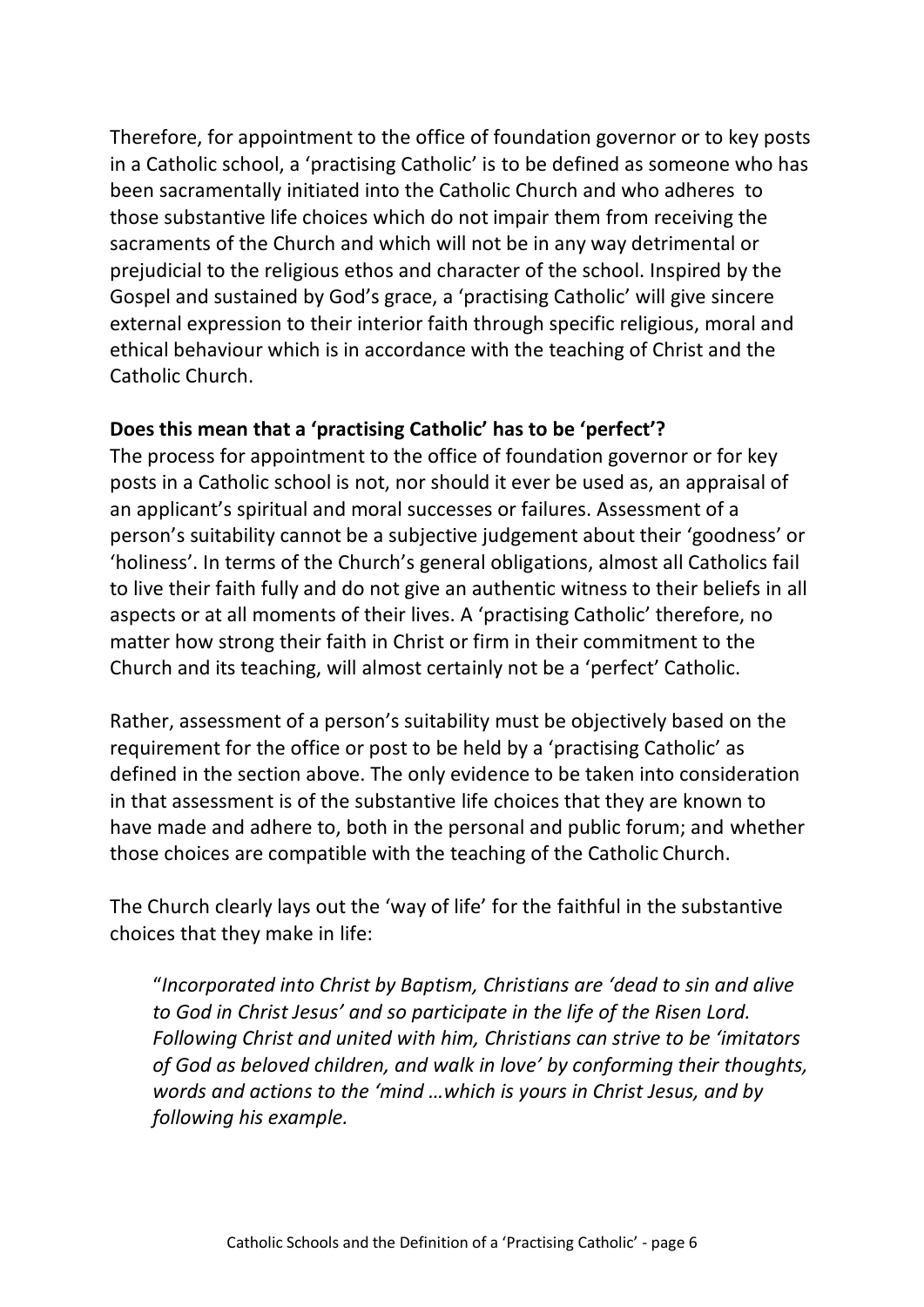*Healing the wounds of sin, the Holy Spirit renews us interiorly through a spiritual transformation. He enlightens and strengthens us to live as 'children of light' through 'all that is good and right and true.' The way of Christ 'leads to life'; a contrary way 'leads to destruction'. The Gospel parable of the two ways remains ever present in the catechesis of the Church; it shows the importance of moral decisions for our salvation: There are two ways, the one of life, the other of death; but between the two, there is a great difference.*" 32

Consequently, it is clear that a 'practising Catholic' will be someone who, despite weaknesses and personal sinfulness, decides to make only those substantive life choices which follow the "*Way, the Truth and the Life*" <sup>33</sup>. This way of life is not vague or unknown but is manifest fully and most clearly in the person of Jesus Christ and unfolded in the teachings of His Church.

There are substantive life choices which are incompatible with the teaching of the Church and objectively impair<sup>34</sup> our communion with the Church for as long as we adhere to them; they are objectively grave in nature and are objectively incompatible with God's law.<sup>35</sup>

<sup>&</sup>lt;sup>32</sup> Cf. Catechism of the Catholic Church, n.1694 - 1696

<sup>33</sup> Cf. Gospel of St John 14:6

<sup>&</sup>lt;sup>34</sup> Impaired communion within the Church is not to be confused with 'excommunication'. The former results from committing a gravely sinful act or an act that is incompatible with the teaching of the Church but it does not completely separate someone from the life of the Church or from sharing in it in real but limited ways; the latter is the most serious censure or penalty which the Catholic Church imposes on her members and has canonical consequences beyond deprivation of the sacraments and separates them completely from communion with the Church, until the excommunication is lifted.

<sup>&</sup>lt;sup>35</sup> Cf. Catechism of the Catholic Church, n.1849 - 1860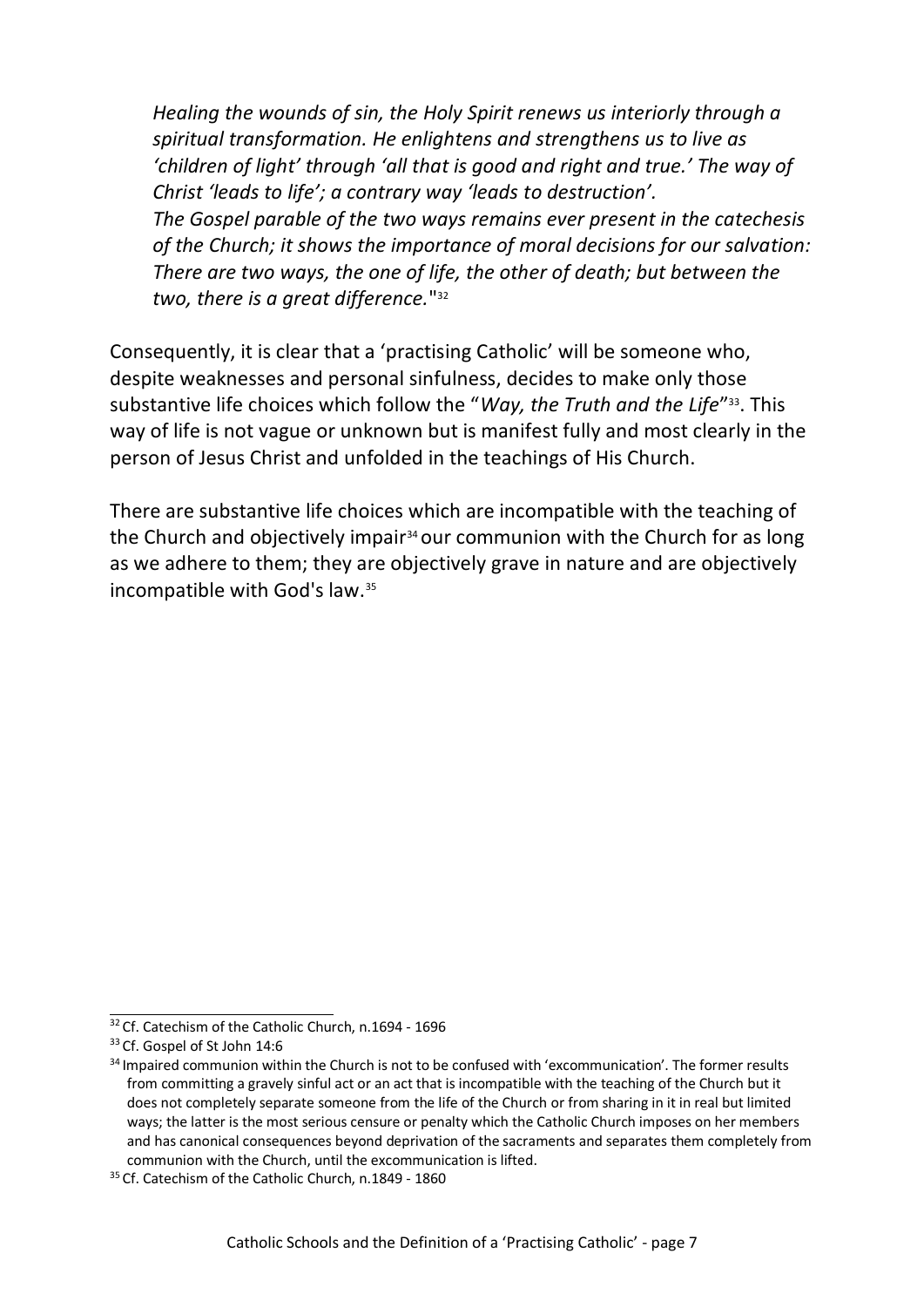## **What are examples of substantive life choices which are incompatible with the teaching of the Catholic Church?**

Clearly, it would be hoped that any individual governor or member of staff in a Catholic school would be sensitive to the very important role that they play in the life and mission of the Church and in the life of faith of the children that their school serves. All those who work in a Catholic school therefore, are required to conduct themselves in a way which does not conflict with the "precept"' and "tenets"<sup>36</sup> of the Catholic Church and are bound by their contractual obligations "*not to do anything in any way detrimental or*  prejudicial to the interest" of the Catholic character of the school<sup>37</sup>.

There are actions and behaviours which would be considered not only incompatible with the teaching of the Catholic Church specifically but also incompatible with the professional life and career of any employee within any school<sup>38</sup>. Some examples of these would be:

- serious dishonesty or fraudulent activity;
- being unfit for duty due to alcohol or drug related abuse;
- inappropriate use of school property;
- gross negligence in the performance of professional duties;
- violent or inappropriate behaviour;
- any action which endangers the welfare or safety of pupils;
- any action which would bring the school into disrepute, etc.

There are also substantive life choices which are incompatible with the teaching of the Catholic Church and which may be detrimental or prejudicial to the religious ethos and character of a Catholic school. Some examples of these would be:

- formal apostasy from the Catholic Church<sup>39</sup>;
- maintaining membership of, or giving direct support to, any organisation whose fundamental aims and objects are contrary to Gospel values and the teaching of the Catholic Church;

<sup>&</sup>lt;sup>36</sup> See Appendix B, School Standards and Framework Act 1998, Section 60, (5), (b)

<sup>&</sup>lt;sup>37</sup> Catholic Education Service Contracts of Employment, Section 4.3

<sup>&</sup>lt;sup>38</sup> Such conduct may well be in breach of an employee's Contract of Employment and/or amount to actions which could be the subject of disciplinary action. Such behaviour may also be in breach of the GTC Code of Conduct.

<sup>&</sup>lt;sup>39</sup> Code of Canon Law, Can.1364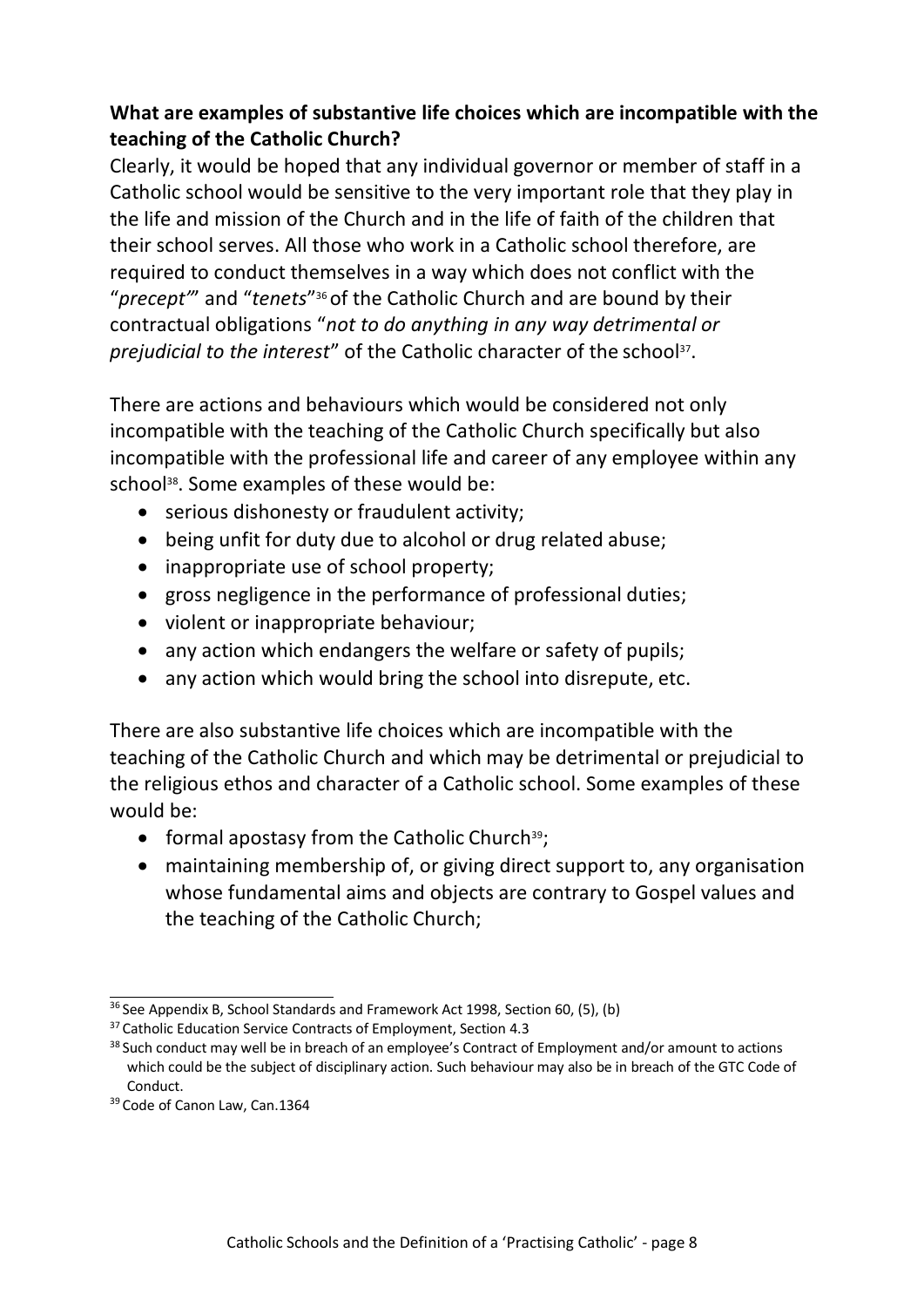- maintaining the publication or distribution, or by any other means of social communication or technology, of material content which is contrary to Gospel values and the teaching of the Catholic Church;
- a Catholic contracting a marriage in a non-Catholic church, registry office or any other place without dispensation from canonical form<sup>40</sup>; or contracting a marriage where one or both of the parties have been previously married (and whose former spouse[s] is[are] living) without the former marriage(s) being annulled or declared invalid by the Church;
- maintaining a partnership of intimacy with another person, outside of a form of marriage approved by the Church and which would, at least in the public forum, carry the presumption from their public behaviour of this being a non-chaste relationship; and, where such a presumption in the public forum is not repudiated by the parties within the relationship.

## **What if a Catholic who has made a substantive life choice which is incompatible with the values of the Gospel and the teaching of the Catholic Church, applies for the office of foundation governor or a key post in a school?**

Catholics, whose choices have resulted in them being unable to receive the sacraments but who otherwise may have been a potential applicant for one of these key posts will, on occasion, sincerely present themselves for consideration. In these circumstances, there is sometimes much pressure on clergy and governors to overlook these particular substantive life choices. This may spring from a genuine charitable and pastoral concern not to offend or hurt the individuals involved, or because it is considered that their professional skills and abilities in respect of governance or leadership are needed in the school and override all other considerations.

In these situations, clergy and governors should work in partnership with, and follow the advice from, the appropriate officers at the Diocesan Schools Commission and the Diocesan Department of Religious Education. For the good of the school and of the wider Church, the requirement stated here must be upheld in terms of appointing only 'practising Catholics', as defined in this document, to the office of foundation governor and to the key posts within Catholic Schools.

<sup>40</sup> Code of Canon Law, Can.1059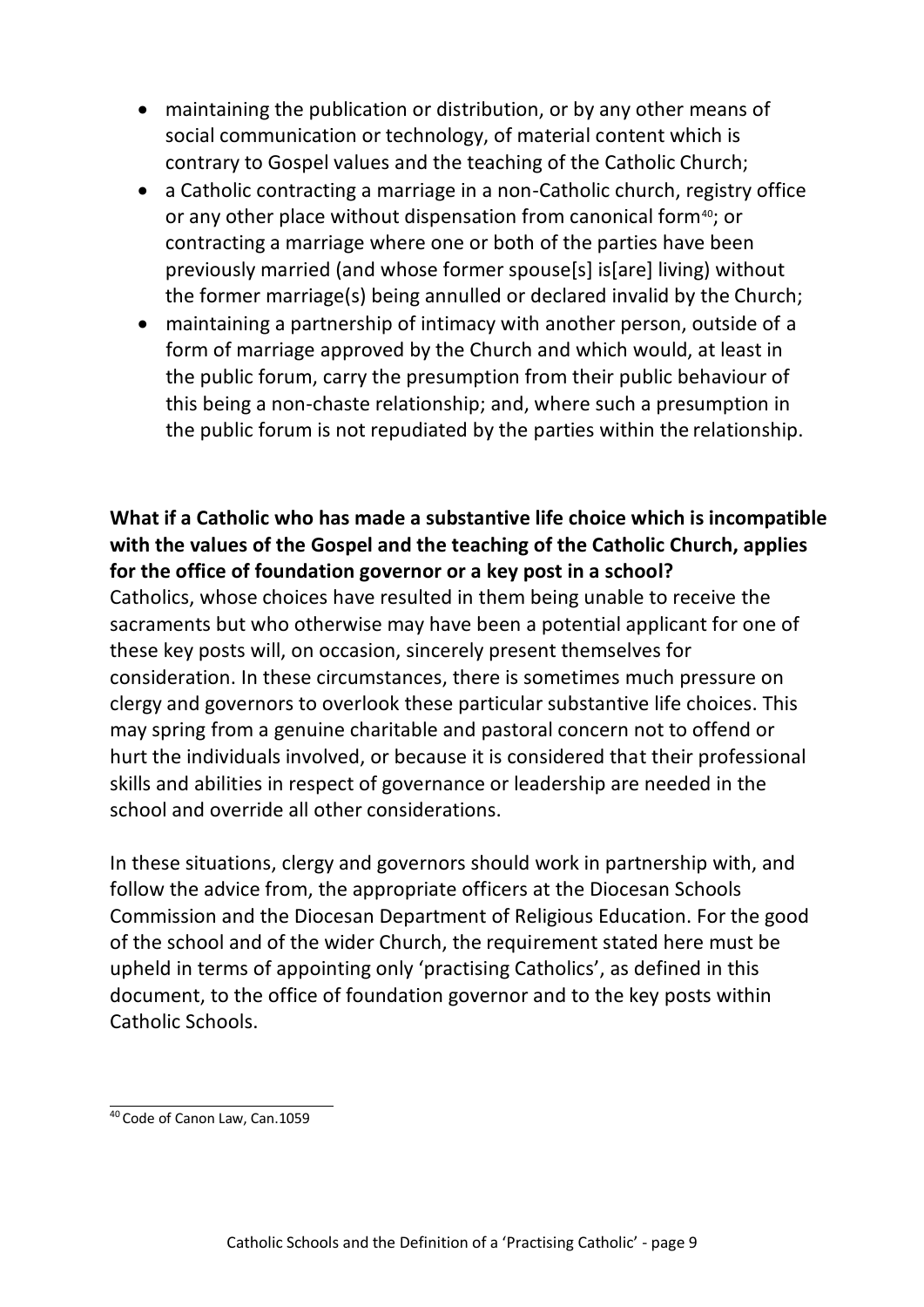With regard to this, clergy have a clear leadership role and a particular pastoral duty towards those individuals who are unable to be appointed to those positions, by explaining, with the greatest possible care and sensitivity, the Church's requirements and the reasons for these requirements while also encouraging them to maintain their life of prayer and faith within the Church.

## **What if a Catholic, appointed as a foundation governor or to a key post in a Catholic school, subsequently makes a substantive life choice which is incompatible with the values of the Gospel and the teaching of the Catholic Church?**

As already stated, even the most committed Catholic frequently fails in the full expression of the practice of their faith through personal weakness and sinfulness on various occasions and at particular moments.

These failures in the practice of the faith are, however, distinct from adhering to and maintaining substantive life choices which are incompatible with the teaching of the Catholic Church and which prevent them from receiving the sacraments. These choices can give scandal potentially both to the Christian and wider community and bring the religious ethos and character of the school into disrepute.

If for any reason a foundation governor of a Catholic school seriously contravenes the declaration that they signed as a condition of their appointment, they can be removed from office<sup>41</sup> by the diocesan bishop or his delegate.

Similarly, all those appointed to key posts within a Catholic school are expected to read and sign the relevant Catholic Education Service Contract. These contracts state that they are:

"…*expected to be conscientious and loyal to the aims and objectives of the School, having regard at all times to the Catholic character of the School, and not to do anything detrimental or prejudicial to the interest of the same*."<sup>42</sup>

Reflecting this contractual obligation, the Catholic Education Service's 'Model Disciplinary Procedure' defines a principal example of misconduct in a Catholic school as:

#### Catholic Schools and the Definition of a 'Practising Catholic' - page 10

<sup>41</sup> School Governance (Constitution) (England) Regulations 2003, 23(1) 42

Catholic Education Service Contracts of Employment, Section 4.3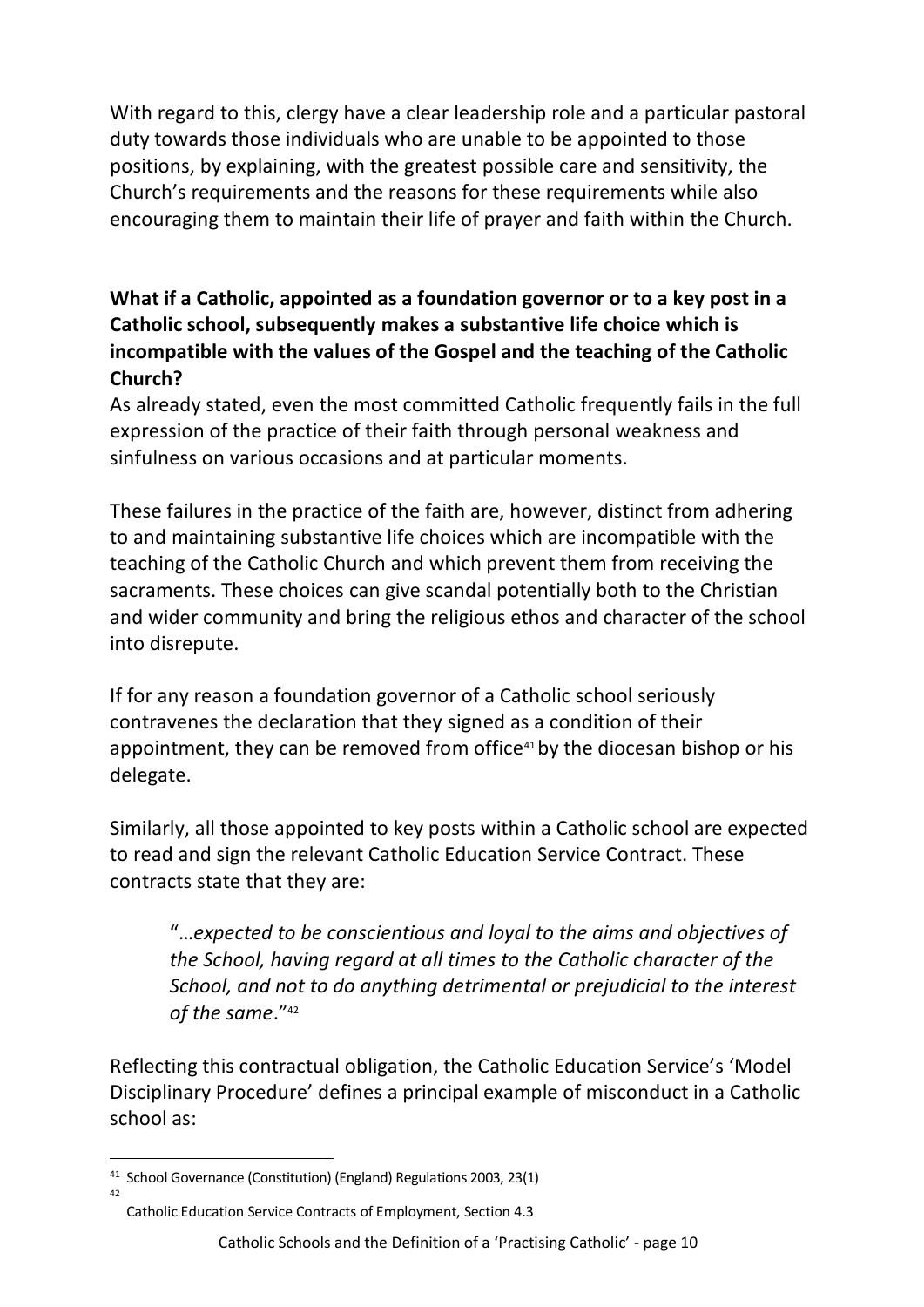"*Conduct on the part of a teacher or worker which is incompatible with the precepts, or with the upholding of the tenets, of the Catholic Church*."<sup>43</sup>

Therefore, if someone who has been appointed a foundation governor or appointed to key post in a Catholic school subsequently makes a substantive life choice which is incompatible with the teaching of the Catholic Church, then their ability to govern or to lead and model Catholic life and faith with ecclesial integrity may cease to exist. In such circumstances, an investigation by those responsible for preserving the Catholic ethos of the school will need to be undertaken and, in some circumstances, this may necessitate a foundation governor being removed from office or disciplinary action being taken against someone appointed to a key post, in accordance with the school's formally adopted disciplinary policy.

Any action that diocesan authorities or governing bodies may be required to take within the appropriate procedural and legal parameters should though, be measured, sensitive and exercised with charity and compassion. Working with professional associations and the school's maintaining local authority; every effort should be made to manage, with dignity and respect, the impact of any action that needs to be taken upon the individuals concerned, their families and the Catholic school community.

## **Conclusion**

# "*If you love me you will keep my commandments*" 44

Acting out of love as disciples of Jesus Christ, Catholic Christians are called to model in the substantive life choices they make, the Way, the Truth and the Life of the One who, out of love, laid down his life for them. This love in action is what the 'practice' of the Catholic faith ultimately means. It cannot be reduced to an outward legal conformity to rules or laws but is a response of love to the God who is Love.

Similarly, no ministry or vocation in the Catholic Church can be reduced to the mechanical performance of a set of duties or skills, no matter how excellently or professionally they might appear to be carried out. Without them being lived authentically, in private and public life, they would be insincere.

<sup>&</sup>lt;sup>43</sup> Catholic Education Service, Model Disciplinary Procedure (All Workers at the School) For Schools with Delegated Budgets (2004)

<sup>44</sup> Gospel of St John 14:15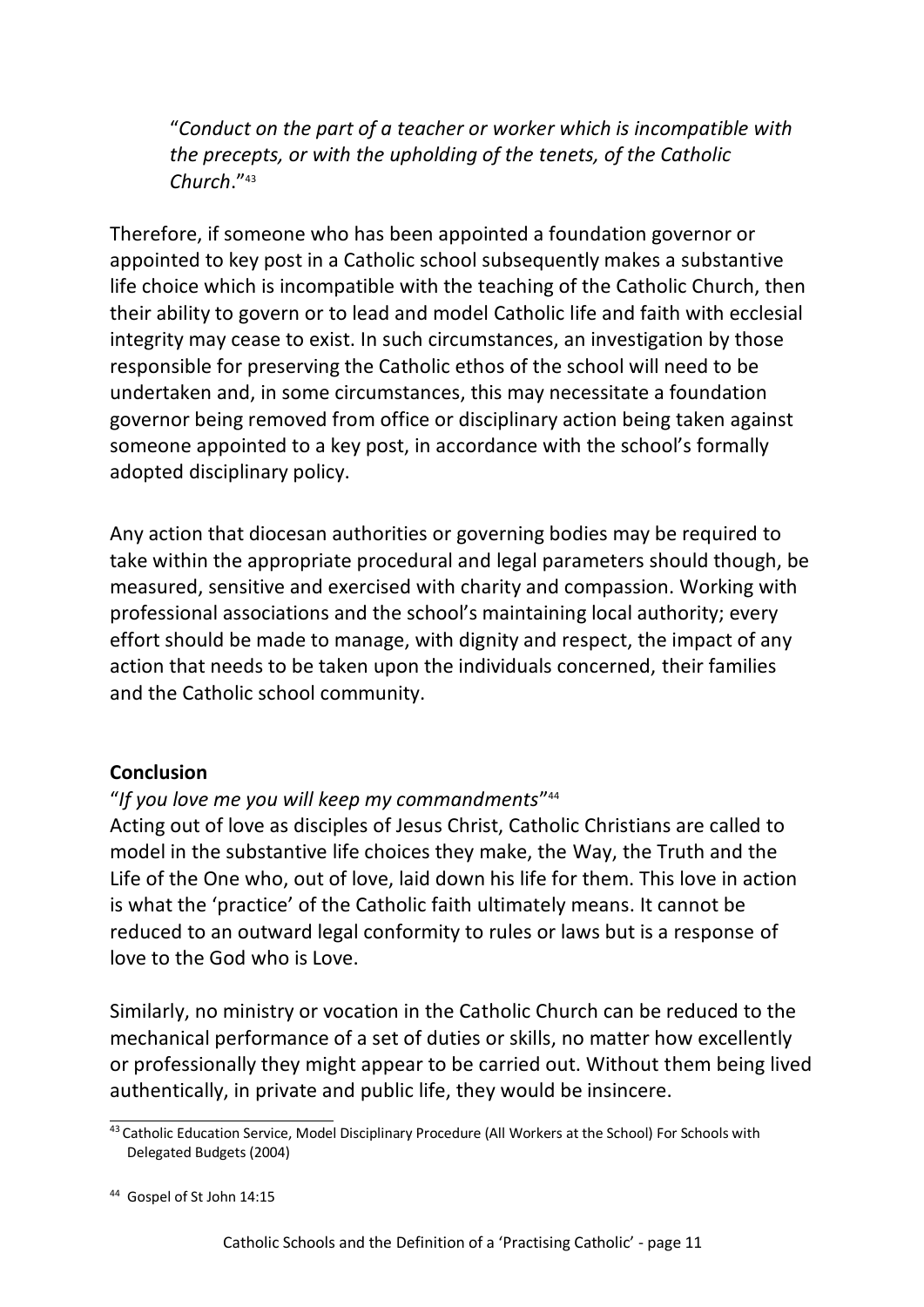In Catholic schools, foundation governors and the holders of certain key posts which carry with them an occupational requirement to be a 'practising' Catholic', are responsible in law and required by the Church to be able and fit to "*preserve and develop the religious character of the school*" <sup>45</sup>and "*not to do anything in any way detrimental or prejudicial to the interest of the same*" 46 .

Consequently, they must, by the very nature and context of their objectives and activities, be substantively held and maintained by 'practising Catholics'. They carry an obligation of office and an occupational requirement which cannot be fulfilled by someone who does not adhere in their substantive life choices to the teachings of the Catholic Church, or by anyone who does not share the Catholic faith.

<sup>&</sup>lt;sup>45</sup> See Appendix B, School Standards and Framework Act 1998, Section 60, (4); School Governance (Constitution) (England) Regulations 2003, 8 (1) (b)

<sup>46</sup> Catholic Education Service Contracts of Employment, Section 4.3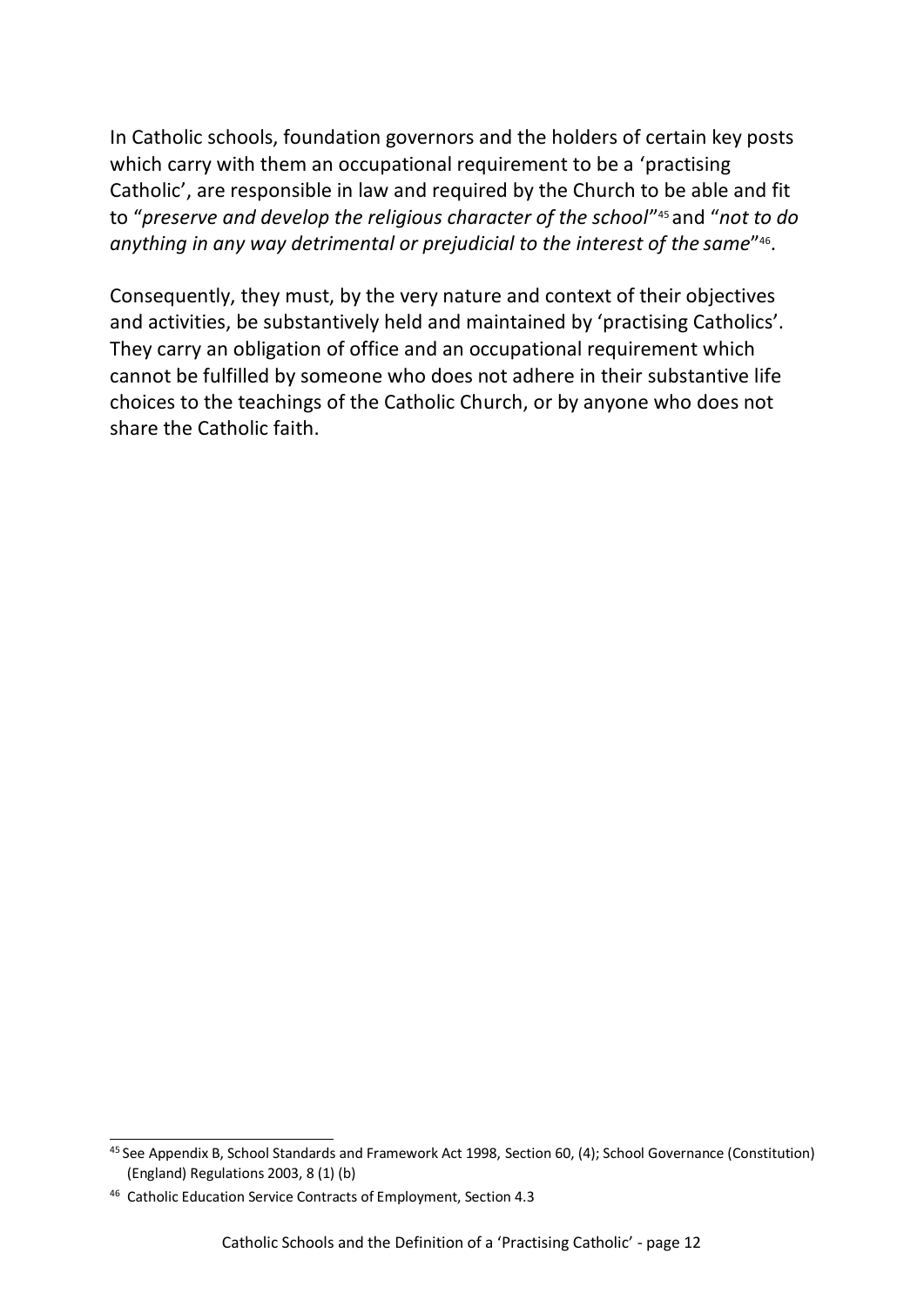# **APPENDIX A**

**Requirements of the Catholic Church for appointments to the office of foundation governor and key leadership posts in Catholic schools** For the appointment of a foundation governor, a candidate for this office in a school operating under the Trust Deed of the Archdiocese of Birmingham is required to sign a declaration that:

"*I am a practising Catholic in full communion with the See of Rome, and I am not the subject of any canonical censure or penalty; my appointment places a statutory duty upon me to ensure that the religious character of the school is preserved and developed*47 *and that the school is conducted in accordance with the provisions of the Archdiocesan Trust Deed*48*; my appointment requires me to comply with the provisions of Canon Law, the teachings of the Catholic Church and such determinations made by the Archbishop and his Trustees and their agent, the Diocesan Schools Commission, in respect of the school or other schools situated in the Archdiocese*."<sup>49</sup>

With regard to the Church's requirements for appointments to key leadership posts, the 'Memorandum on Appointment of Teachers to Catholic Schools'<sup>50</sup>, states:

"*The posts of Headteacher, Deputy Headteacher and Head or Coordinator of Religious Education are to be filled by baptised and practising Catholics. Other Leadership posts that affect directly the Catholic Mission of the school should, wherever possible, be staffed by skilled practitioners who are committed Catholics. All teachers must respect and support the aims and objectives of a Catholic school*."<sup>51</sup>

The purpose of the 'Memorandum' is:

"…*to help and guide Governors to fulfil their statutory responsibilities to preserve and develop the Catholic character of the school in relation to the appointment of teachers. Governors of Catholic Voluntary Aided and Independent schools are the employers of the teachers, to whom they*

<sup>&</sup>lt;sup>47</sup> School Governance (Constitution) (England) Regulations 2003, 8 (1) (a)

 $48$  Ibid., 8 (1) (b)

<sup>49</sup> Foundation Governor Application Form, Diocesan Schools Commission, Archdiocese of Birmingham

<sup>&</sup>lt;sup>50</sup> Department for Catholic Education and Formation of the Catholic Bishops Conference for England and Wales, 11 July 2003

<sup>51</sup>Ibid., Section entitled **'**Selecting Leaders for Catholic Schools'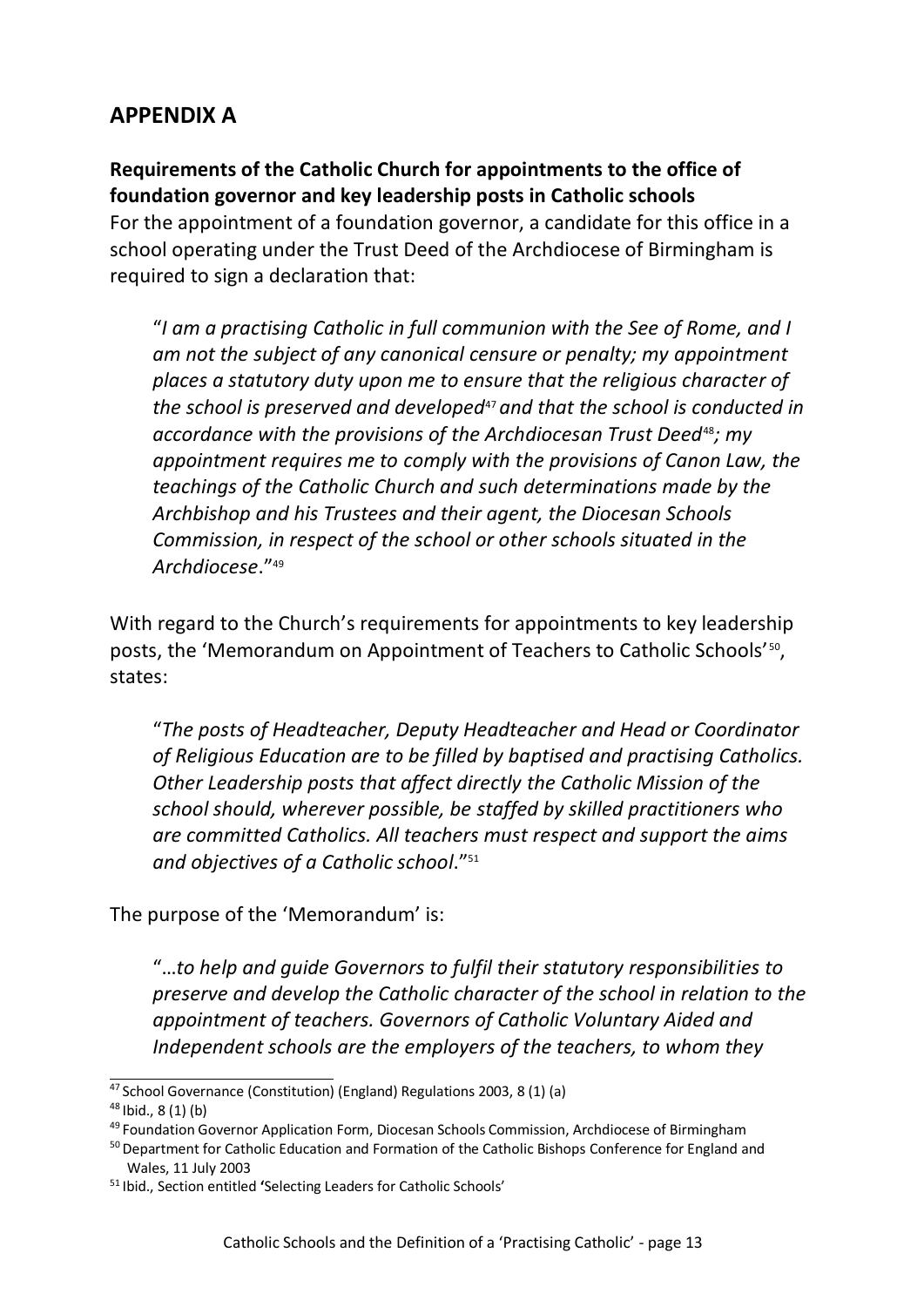*should give clear guidelines about the Catholic character of education and life in their school. As employers the Governing Body must issue the appropriate contract of employment and associated documentation as published by the Catholic Education Service*."<sup>52</sup>

The expectations set out in the 'Memorandum' are based on the pertinent Canons in the 'Code of Canon Law of the Catholic Church':

"*The formation and education in the Catholic religion provided in any school, and through various means of social communication is subject to the authority of the Church. It is for the Episcopal Conference to issue general norms concerning this field of activity and for the Diocesan Bishop to regulate and watch over it. The local Ordinary is to be careful that those who are appointed as teachers of religion in schools, even non-Catholic ones, are outstanding in true doctrine, in the witness of their Christian life, and in their teaching ability*. "<sup>53</sup>

In addition, the 'Memorandum' states that the appropriate contracts of employment and the associated documentation published by the Catholic Education Service must be used by Catholic schools to preserve and uphold their Catholic ethos. The contracts used for specific key posts state:

"*You are required to develop and maintain the Catholic character of the School. You are to have regard to the Catholic character of the School and not to do anything in any way detrimental or prejudicial to the interest of the same*."<sup>54</sup>

<sup>&</sup>lt;sup>52</sup> Department for Catholic Education and Formation of the Catholic Bishops Conference for England and Wales, 11 July 2003, Section entitled **'**Purpose of the Guidance'

<sup>53</sup> Code of Canon Law, Can.804

<sup>54</sup> Catholic Education Service Contracts of Employment, Section 4.3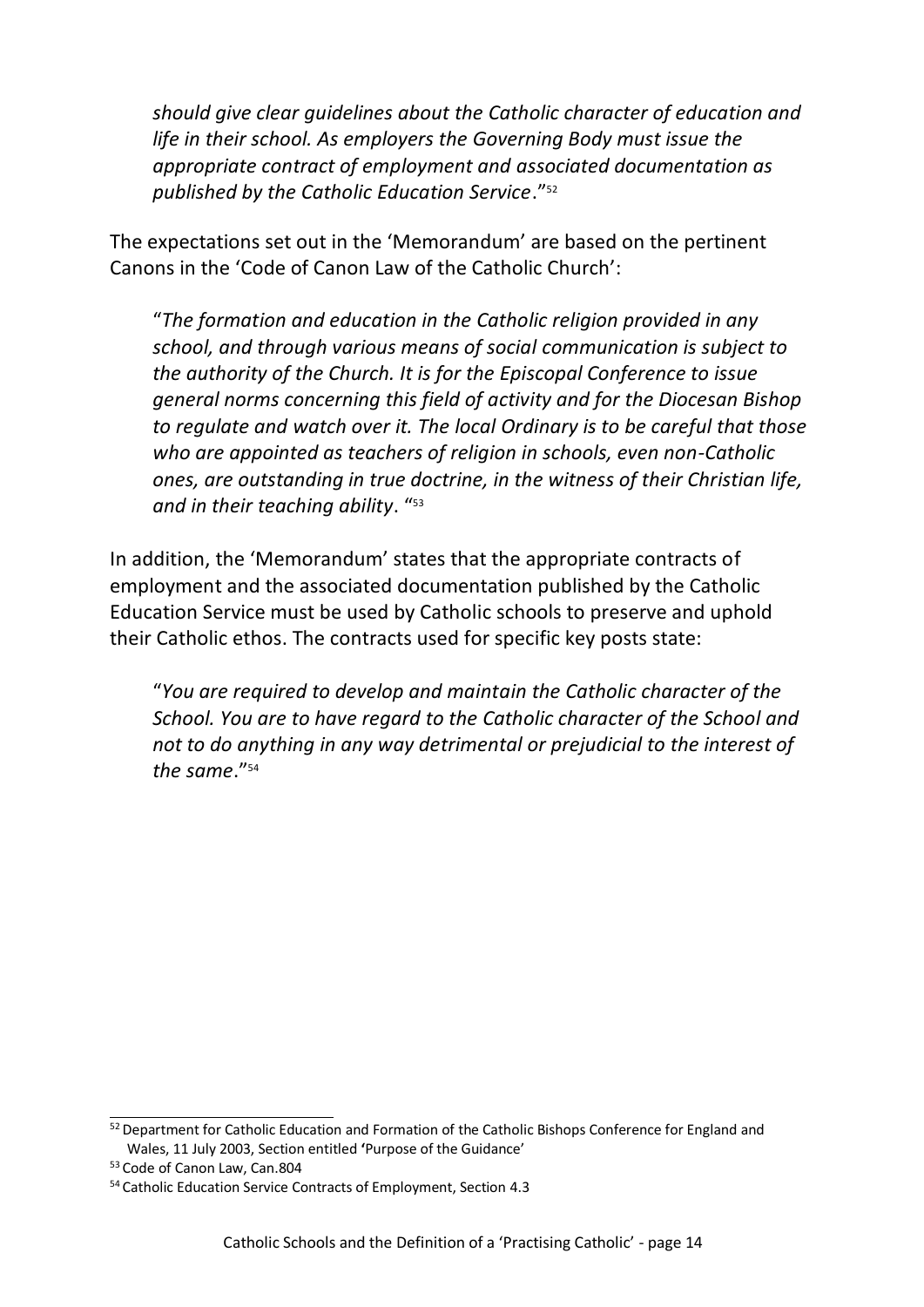# **APPENDIX B**

## **Statutory provision for schools with a religious character to maintain their relevant religious ethos**

Statutory legislation in England and Wales makes provision for schools with a religious character to maintain their relevant religious ethos. Section 60 of the School Standards and Framework Act 1998 makes the following provision:

- "*(4) In connection with the appointment of a person to be head teacher of the school (whether foundation or voluntary controlled) regard may be had to that person's ability and fitness to preserve and develop the religious character of the school.*
- *(5) If the school is a voluntary aided school -*
	- *(a) preference may be given, in connection with the appointment, remuneration or promotion of teachers at the school, to persons-*
		- *(i) whose religious opinions are in accordance with the tenets of the religion or religious denomination specified in relation to the school under section 69(4), or*
		- *(ii) who attend religious worship in accordance with those tenets, or*
		- *(iii) who give, or are willing to give, religious education at the school in accordance with those tenets; and*
	- *(b) regard may be had, in connection with the termination of the employment of any teacher at the school, to any conduct on his part which is incompatible with the precepts, or with the upholding of the tenets, of the religion or religious denomination so specified.*"

Section 37(2)(b) of the Education and Inspections Act 2006 extended these provisions in voluntary aided schools with a religious character in England (not Wales) to the appointment of non-teaching staff, to have regard to a person's faith where there is a 'genuine occupational requirement'55. An example of such a non-teaching post in a Catholic School is the appointment of a Lay Chaplain.

<sup>&</sup>lt;sup>55</sup> Governing bodies, as the employers, must comply with the Employment Equality (Religion or Belief) Regulations 2003 which prevent discrimination on religious grounds, except in a case where being of a particular religion or religious denomination is a genuine occupational requirement. Schools considering whether a particular post has a genuine occupational requirement for a person to be of a particular religion or belief must follow both the regulations and the guidance.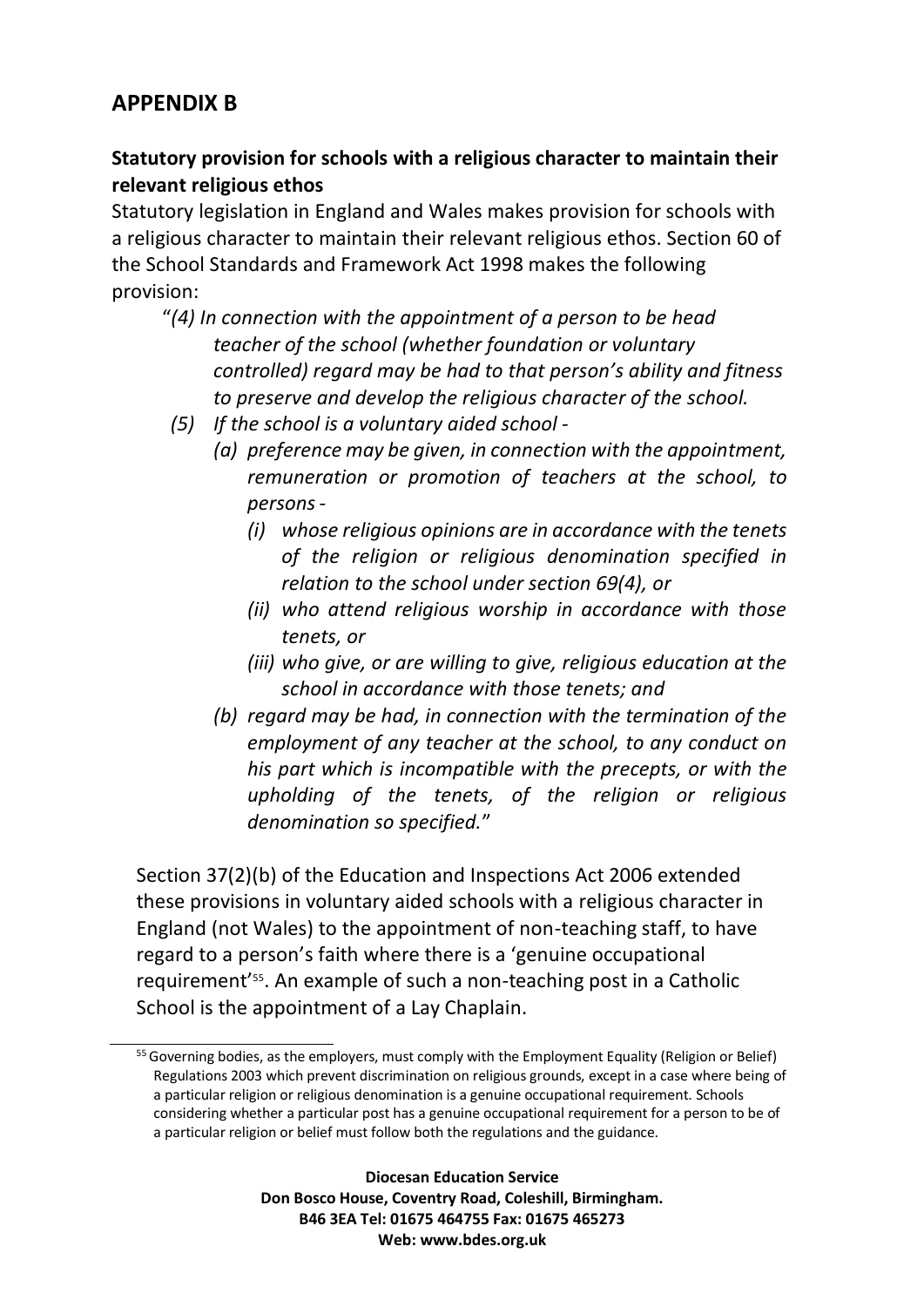<span id="page-37-0"></span>**DfE Governance Handbook – Academy Trusts and maintained schools (October 2020)**

Please click on the following link and read sections 6.6 to 6.6.8 inclusive, pp.88-99, of the DfE Governance Handbook.

[https://assets.publishing.service.gov.uk/government/uploads/system/uploads/attachment\\_data/file](https://assets.publishing.service.gov.uk/government/uploads/system/uploads/attachment_data/file/925104/Governance_Handbook_FINAL.pdf) [/925104/Governance\\_Handbook\\_FINAL.pdf](https://assets.publishing.service.gov.uk/government/uploads/system/uploads/attachment_data/file/925104/Governance_Handbook_FINAL.pdf)

Department for **Fducation** 

# **Governance handbook**

# **Academy trusts and maintained schools**

**October 2020**